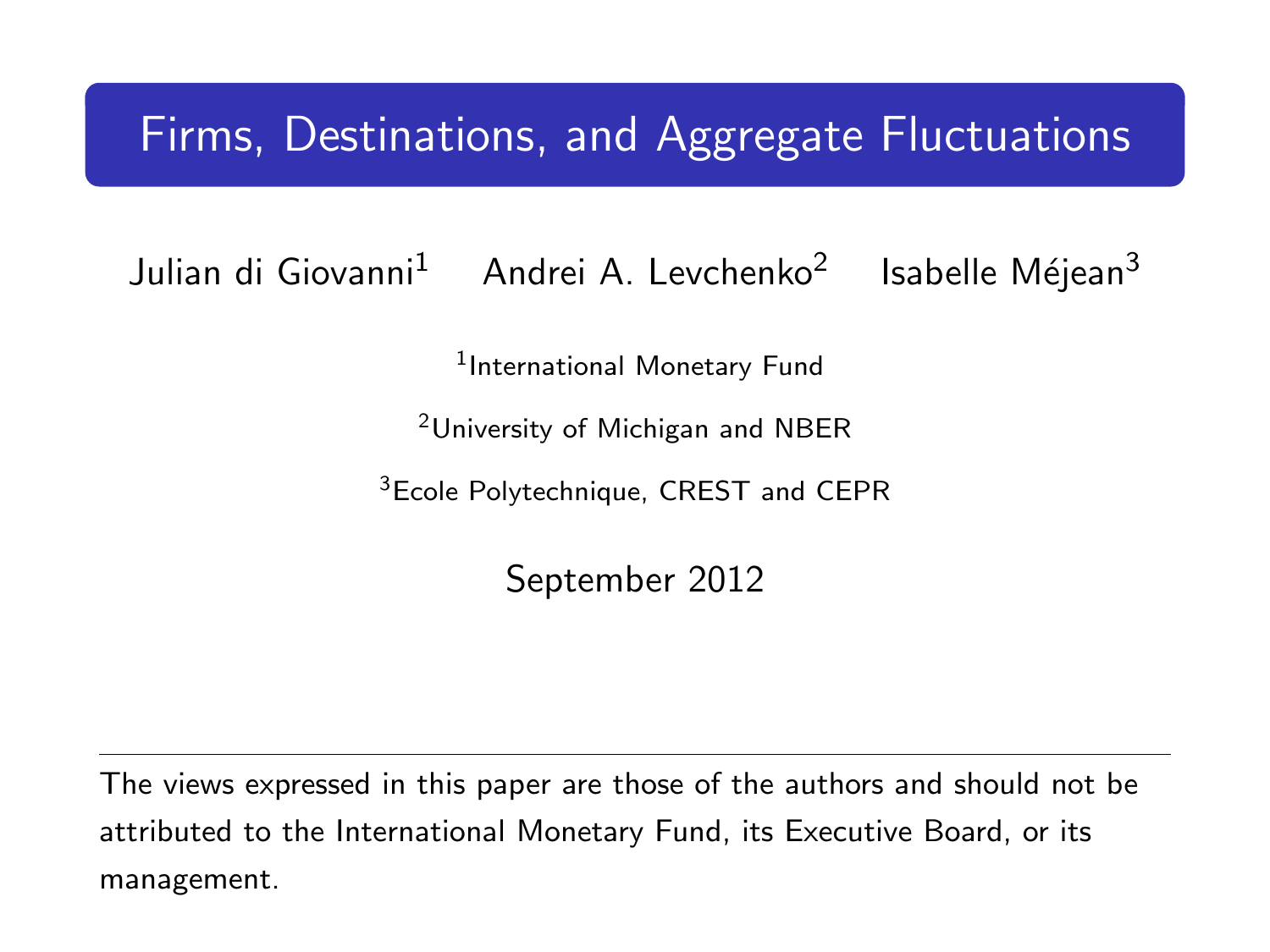| Introduction          | <b>Theoretical Framework</b> | Data | Results     | Conclusion |
|-----------------------|------------------------------|------|-------------|------------|
| $\bullet \circ \circ$ | 0000000                      | 000  | 00000000000 |            |
| Motivation            |                              |      |             |            |

- What are the microeconomic underpinnings of aggregate fluctuations?
	- Long-standing question in business cycle research, going back at least to Long and Plosser (1983)
- How large a role do firms play in generating or amplifying aggregate volatility?
	- 1. Gabaix (2011) emphasizes large firms,
	- 2. Acemoglu et al (2012) emphasize interconnections between firms/sectors
- <span id="page-1-0"></span>To date, the empirical evidence of the impact of firms on aggregate fluctuations is scarce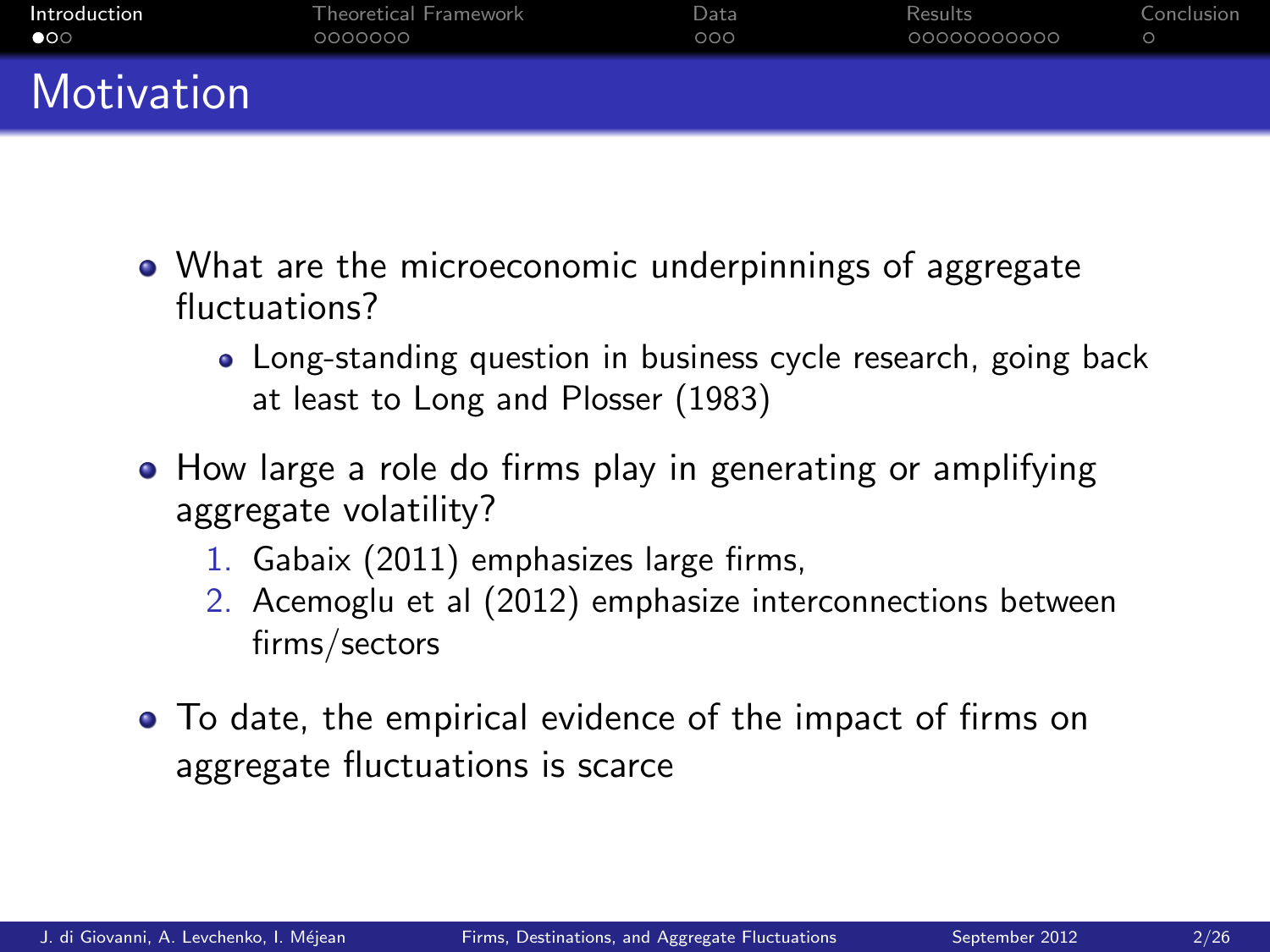| Introduction          | <b>Theoretical Framework</b> | Data | Results      | Conclusion |
|-----------------------|------------------------------|------|--------------|------------|
| $\circ \bullet \circ$ | 0000000                      | 000  | _00000000000 | $\circ$    |
| <b>This Paper</b>     |                              |      |              |            |

Measures the role of individual firms in generating aggregate fluctuations of French sales growth over 1990–2007:

- 1. Presents a simple model of heterogeneous firms selling to multiple markets to motivate a further decomposition of a firm's annual sales growth into several components ("shocks"): i) Firm and firm-destination, ii) Common across firms within a sector / destination (Sectoral and Macro shocks)
- 2. Uses estimates to measure the contribution of the firm component to aggregate fluctuations (measured by variance of aggregate sales growth)
- 3. Relates the contribution of the firm component to the firm size concentration and the interconnection between firms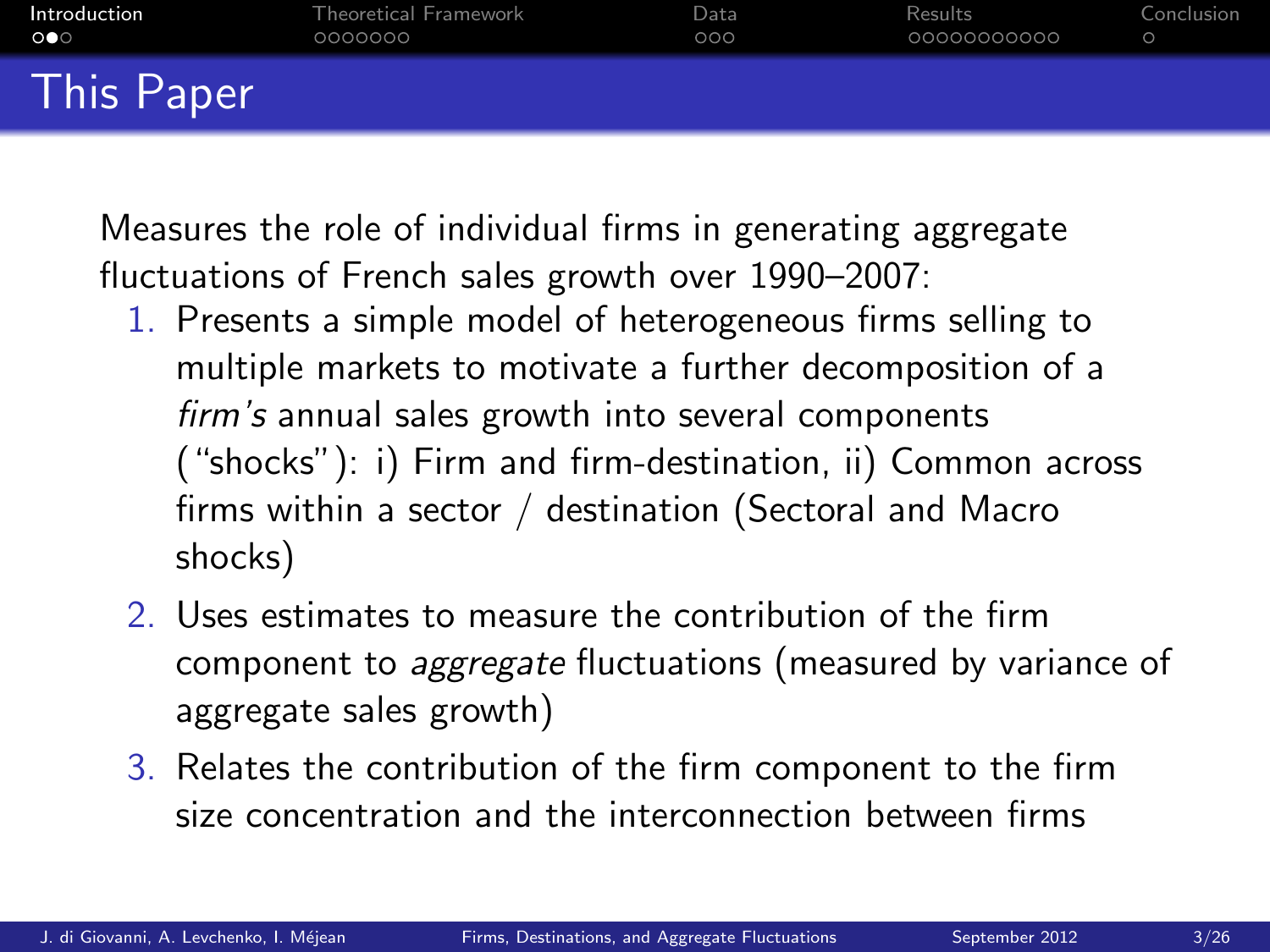| Introduction              | <b>Theoretical Framework</b> | Data | Results     | Conclusion |
|---------------------------|------------------------------|------|-------------|------------|
| 000                       | 0000000                      | 000  | 00000000000 | $\circ$    |
| <b>Preview of Results</b> |                              |      |             |            |

- 1. More than 90% of the variance in individual growth rates explain by the firm-destination component
- 2. The contribution of the firm-specific component to aggregate fluctuations is substantial (around 40%), both for the manufacturing sector and for the whole economy
- 3. The breakdown for domestic and export sales is similar, though idiosyncratic is a larger component of fluctuations for exports
- 4. The volatility of the firm-specific component is correlated with the distribution of firm size and the magnitude of IO linkages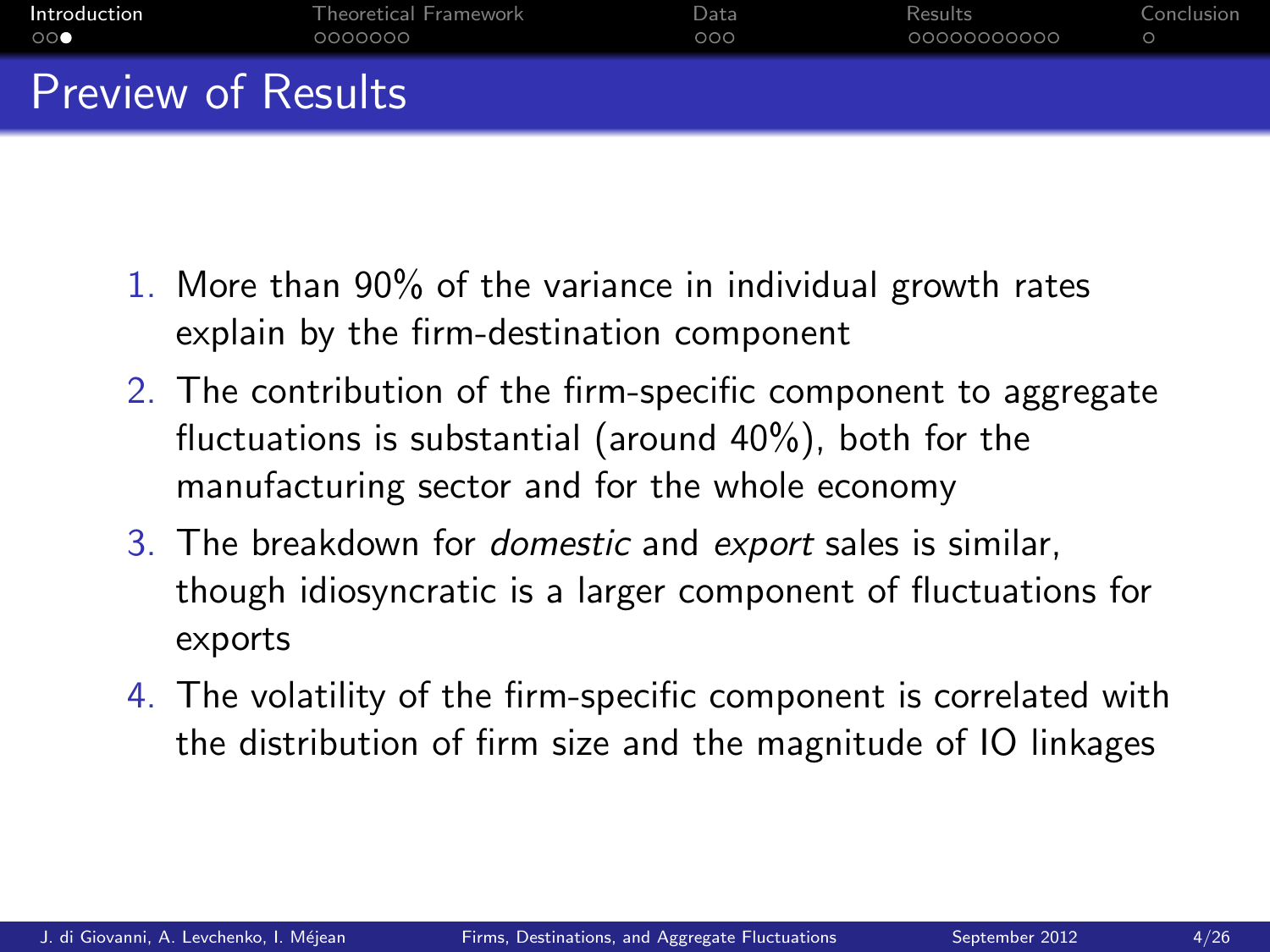| Introduction    | <b>Theoretical Framework</b> | Data | Results     | Conclusion |
|-----------------|------------------------------|------|-------------|------------|
| 000             | 0000000                      | 000  | 00000000000 |            |
| Aggregate Sales |                              |      |             |            |

• Total aggregate sales by all French firms:

$$
X_t = \sum_{f,n \in I_t} x_{fnt},
$$

where  $x_{fnt}$  is firm f's sales to destination n at time t

• The growth rate of aggregate sales:

<span id="page-4-0"></span>
$$
\gamma_{At} = \ln X_t - \ln X_{t-1}
$$

• Focus on the intensive margin  $(I_t = I_{t-1})$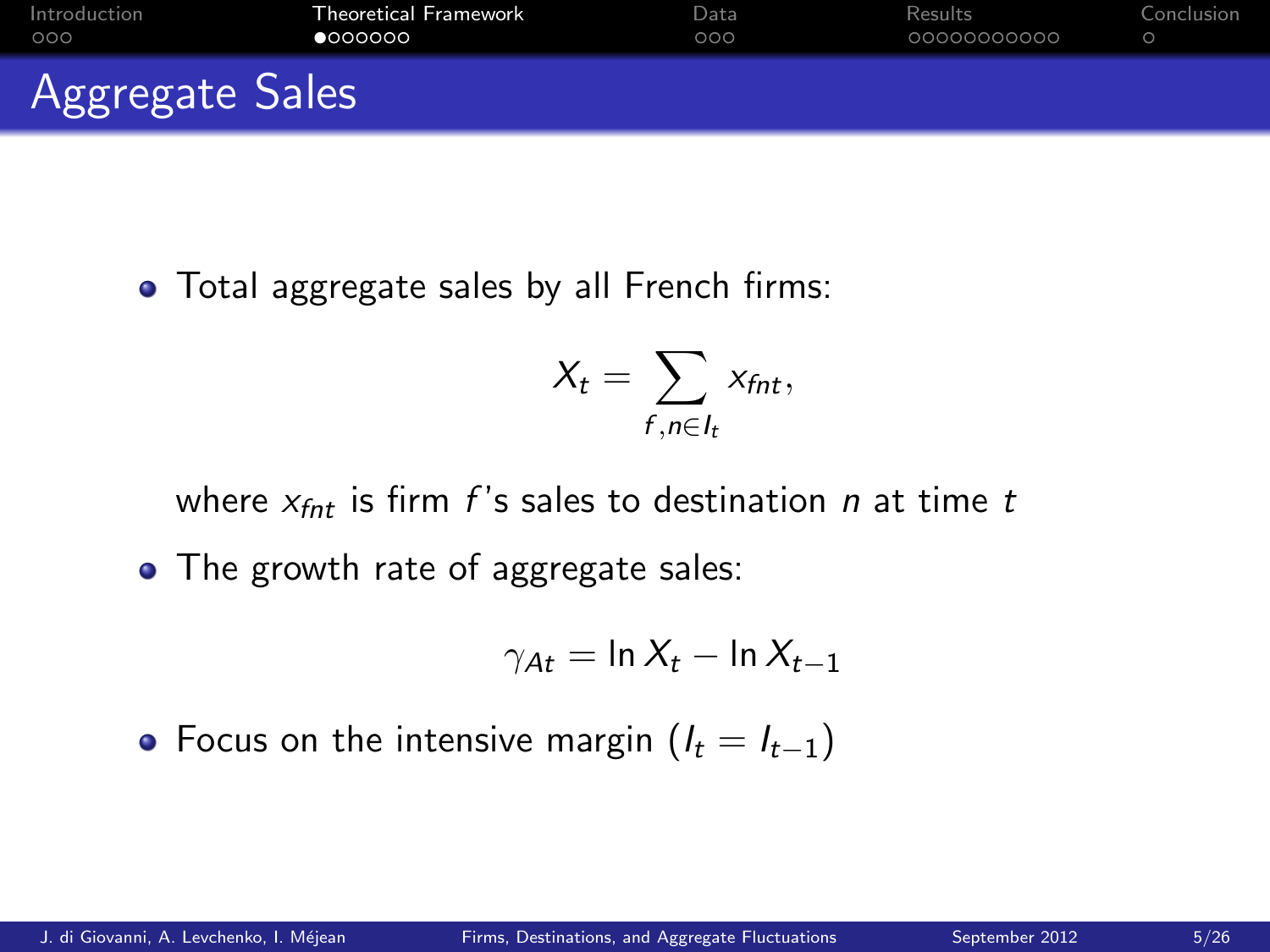| Introduction            | <b>Theoretical Framework</b> | Data | Results     | Conclusion |
|-------------------------|------------------------------|------|-------------|------------|
| 000                     | 0 000000                     | 000  | 00000000000 |            |
| <b>Aggregate Growth</b> |                              |      |             |            |

Aggregate growth then explains by firm-level growth rates:

$$
\gamma_{At} = \sum_{f,n} w_{fnt-1} \gamma_{fnt}
$$

where  $w_{fnt-1}$  is the share of firm f's sales in market n in aggregate sales in period  $t - 1$  and  $\gamma_{\text{fnt}}$  its growth rate between  $t-1$  and  $t$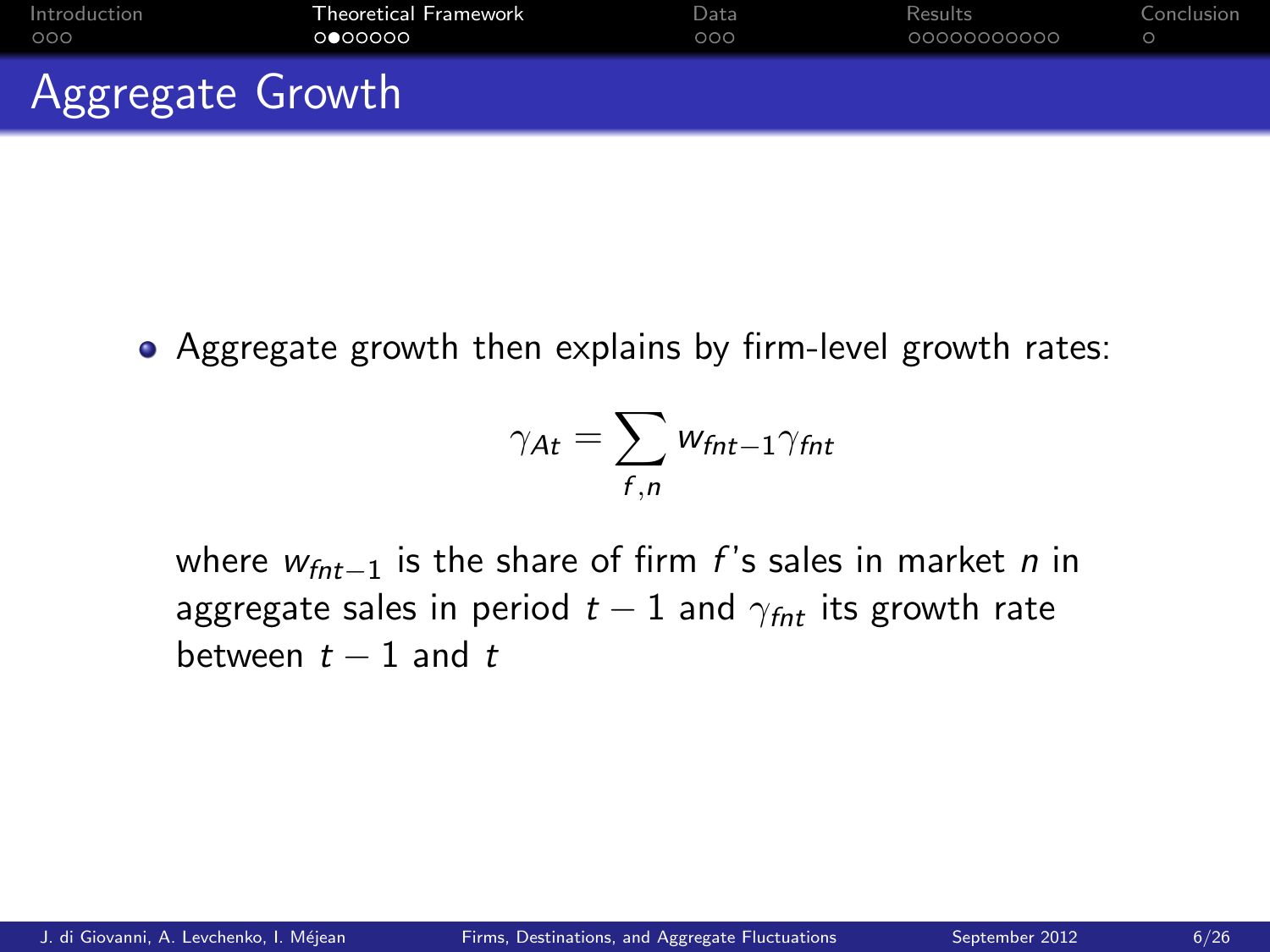| Introduction | <b>Theoretical Framework</b>            | Data | Results      | Conclusion |
|--------------|-----------------------------------------|------|--------------|------------|
| 000          | 0000000                                 | 000  | _00000000000 |            |
|              | A Motivating Model of Firm Sales Growth |      |              |            |

We show that, in the context of a multi-sector heterogeneous firms model in the spirit of Melitz (2003) and Eaton et al. (2011), individual growth rates write:

$$
\gamma_{\text{fnt}} = \delta_{\text{nt}} + \delta_{\text{jnt}} + \varepsilon_{\text{fnt}},
$$

where  $\gamma_{\text{fnt}}$  is the growth rate of sales of firm f to some market n and  $\delta_{nt}$ ,  $\delta_{int}$  and  $\varepsilon_{fnt}$  respectively denote a "macro", a "sectoral" and a "firm" shocks

Macro and sectoral shocks cannot be identified separately:

$$
\gamma_{\text{fnt}} = \tilde{\delta}_{\text{jnt}} + \varepsilon_{\text{fnt}}
$$

This can be estimated, year-by-year and destination-bydestination, using OLS with fixed effects to identify sector-destination shocks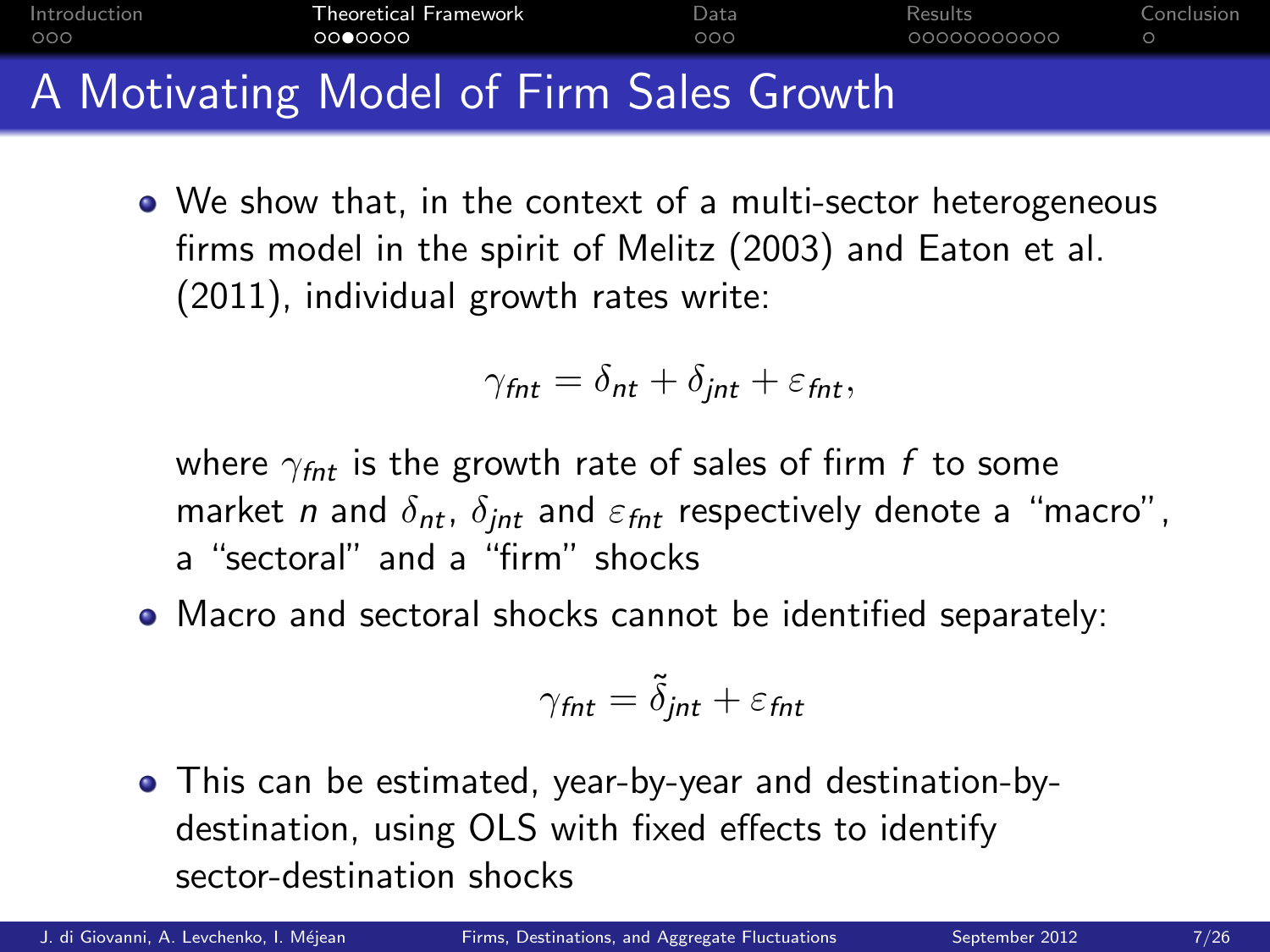| Introduction<br>000                      | Theoretical Framework<br>0000000 | Data<br>000 | Results<br>00000000000 | Conclusion |
|------------------------------------------|----------------------------------|-------------|------------------------|------------|
| Sales Decomposition/Estimating Equations |                                  |             |                        |            |

- - What does the firm-component capture?
	- In our illustrative model:

$$
\varepsilon_{\text{fnt}} = \varepsilon_{\text{ft}}^1 + \varepsilon_{\text{fnt}}^2
$$
\n
$$
\varepsilon_{\text{ft}}^1 = (1 - \sigma) \Delta \log a_{\text{fdt}} \qquad \qquad \text{(cost shock)}
$$
\n
$$
\varepsilon_{\text{fnt}}^2 = \Delta \log \omega_{\text{fnt}} \qquad \qquad \text{(demand shock)}
$$

- In a more sophisticated model, the firm-component would also capture:
	- The heterogeneous response of firms to common shocks:  $\delta_{nt}$ and  $\delta_{int}$  would then capture the "mean" response of firms while the heterogeneity would be passed into the "residual"
	- Potential comovements between firms through interconnections (impact of  $a_{fdt}$  on the cost of downstream firms)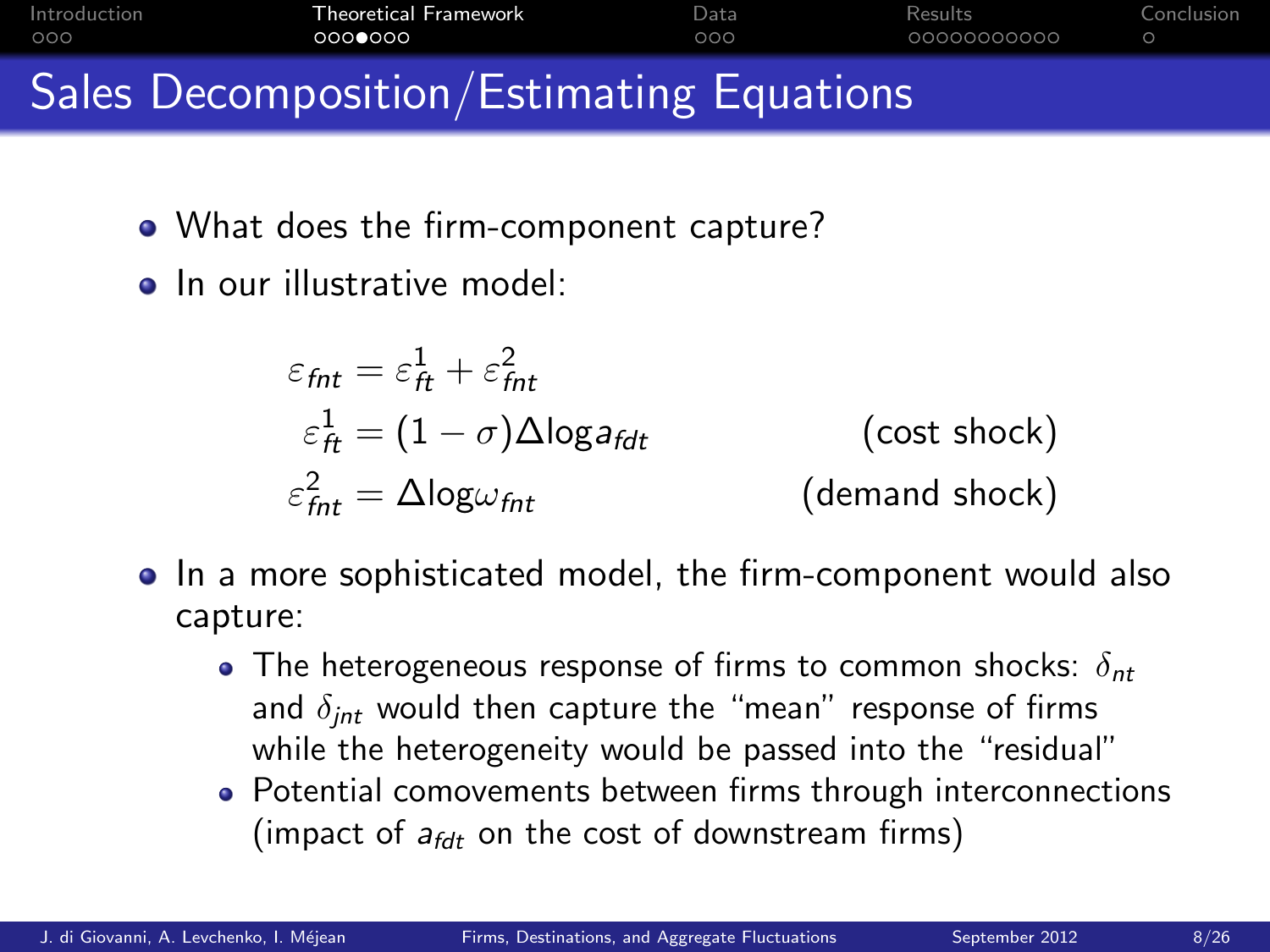

Using the previous decomposition, the annual growth rate of intensive sales writes:

$$
\gamma_{At} = \sum_{f,n} w_{fnt-1} \gamma_{fnt}
$$
  
= 
$$
\sum_{j,n} w_{jnt-1} \tilde{\delta}_{jnt} + \sum_{f,n} w_{fnt-1} \delta_{fnt},
$$
  
Macco, Sector  
Fire

where  $w$ 's are weights of sales in sector-market *in*; and firm-market fn to total sales

• Our purpose is to study to what extent the "Firm" component explains aggregate fluctuations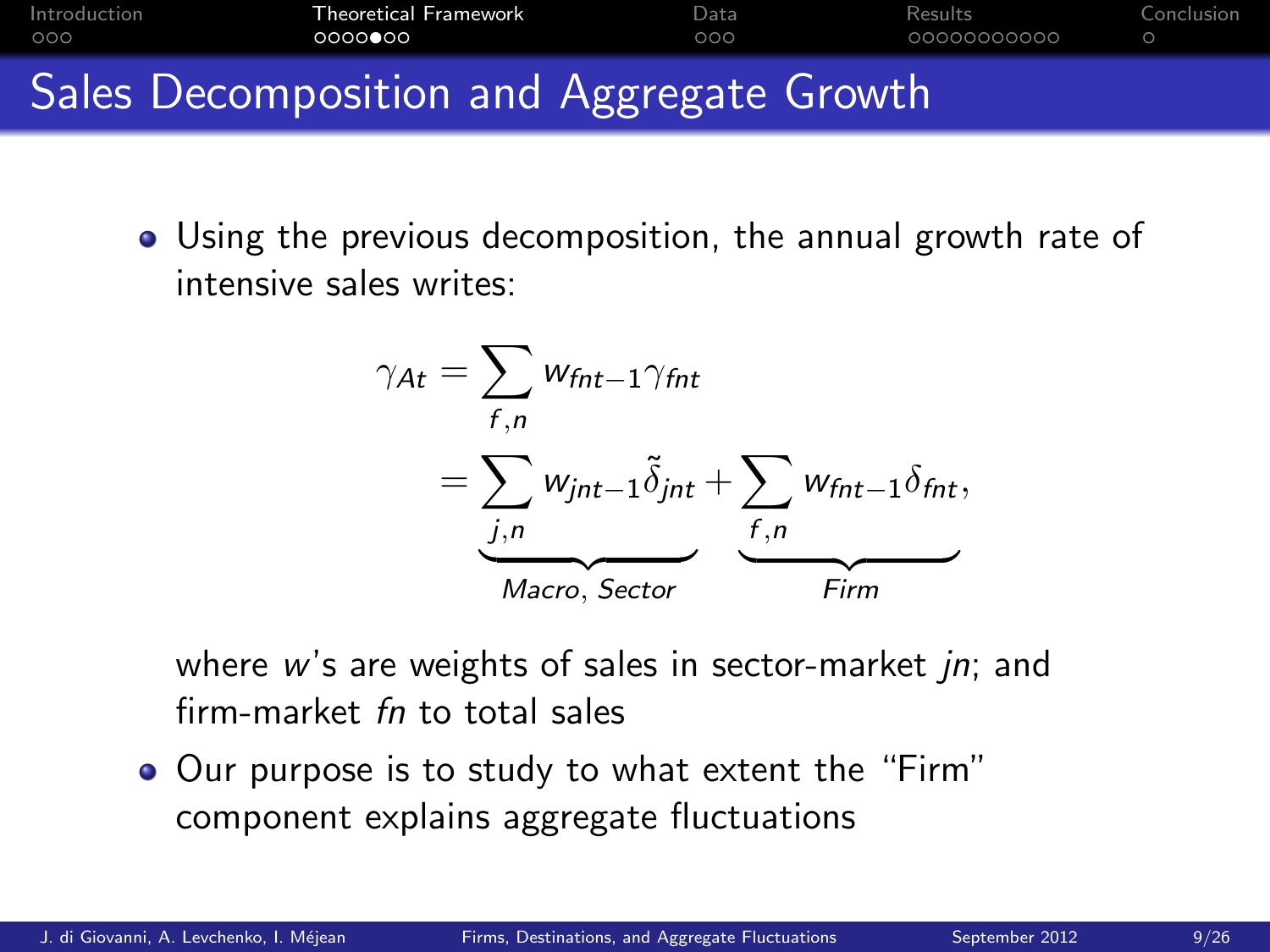| Introduction                | <b>Theoretical Framework</b> | Data | Results     | Conclusion |
|-----------------------------|------------------------------|------|-------------|------------|
| 000                         | 0000000                      | 000  | 00000000000 |            |
| <b>Aggregate Volatility</b> |                              |      |             |            |

## • Define aggregate volatility as

$$
\sigma_{\mathcal{A}} = \sqrt{\frac{1}{\mathcal{T}-1}\sum_{t=1991}^{2007}(\gamma_{\mathcal{A}t}-\bar{\gamma}_{\mathcal{A}})^2},
$$

where  $\gamma_{\mathcal{A}t}$  is the growth rate of total sales between  $t-1$  and t and  $\bar{\gamma}_A \equiv \frac{1}{7}$  $\frac{1}{\mathcal{T}} \sum_{t=1991}^{2007} \gamma_{At}$  is the mean growth rate over the sample period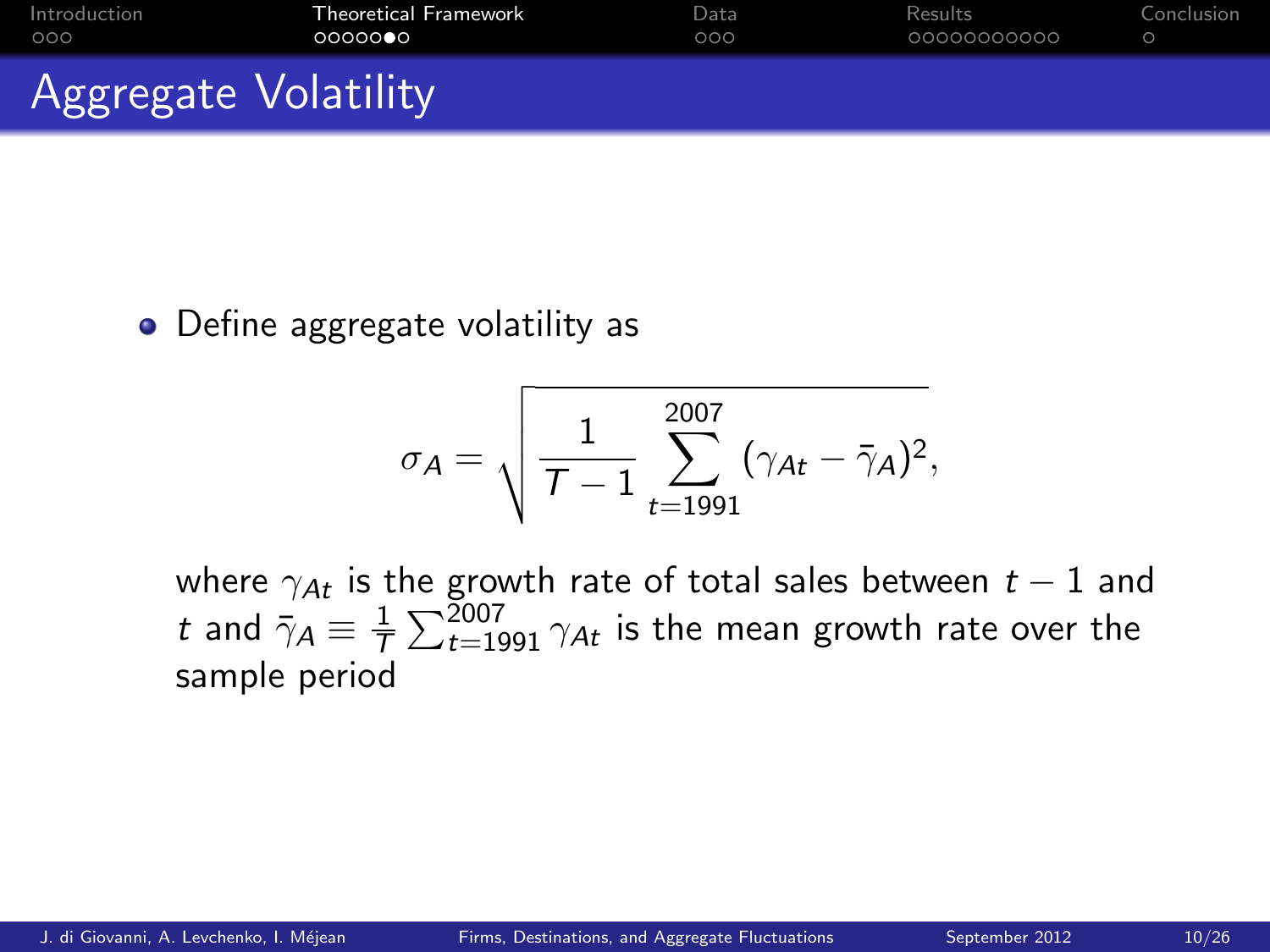## [Introduction](#page-1-0) [Theoretical Framework](#page-4-0) [Data](#page-11-0) [Results](#page-14-0) [Conclusion](#page-25-0) 00000000000  $\circ$ Aggregate volatility and Macroeconomic, Sectoral, and Firm-Specific Shocks

• Then, the variance of the aggregate growth is

$$
\sigma_{At}^{2} = \sum_{g,m} \sum_{f,n} w_{gmt-1} w_{fnt-1} \text{Cov}(\gamma_{gmt}, \gamma_{fnt})
$$
\n
$$
= \sum_{j,m} \sum_{k,n} w_{jmt-1} w_{knt-1} \text{Cov}(\tilde{\delta}_{jmt}, \tilde{\delta}_{knt})
$$
\n
$$
+ \sum_{g,m} \sum_{f,n} w_{gmt-1} w_{fnt-1} \text{Cov}(\delta_{gmt}, \delta_{fnt}) + \text{COV}_{t}
$$
\n
$$
F_{irm} \text{Volatility}
$$

• Note: there is time variation because weights vary over time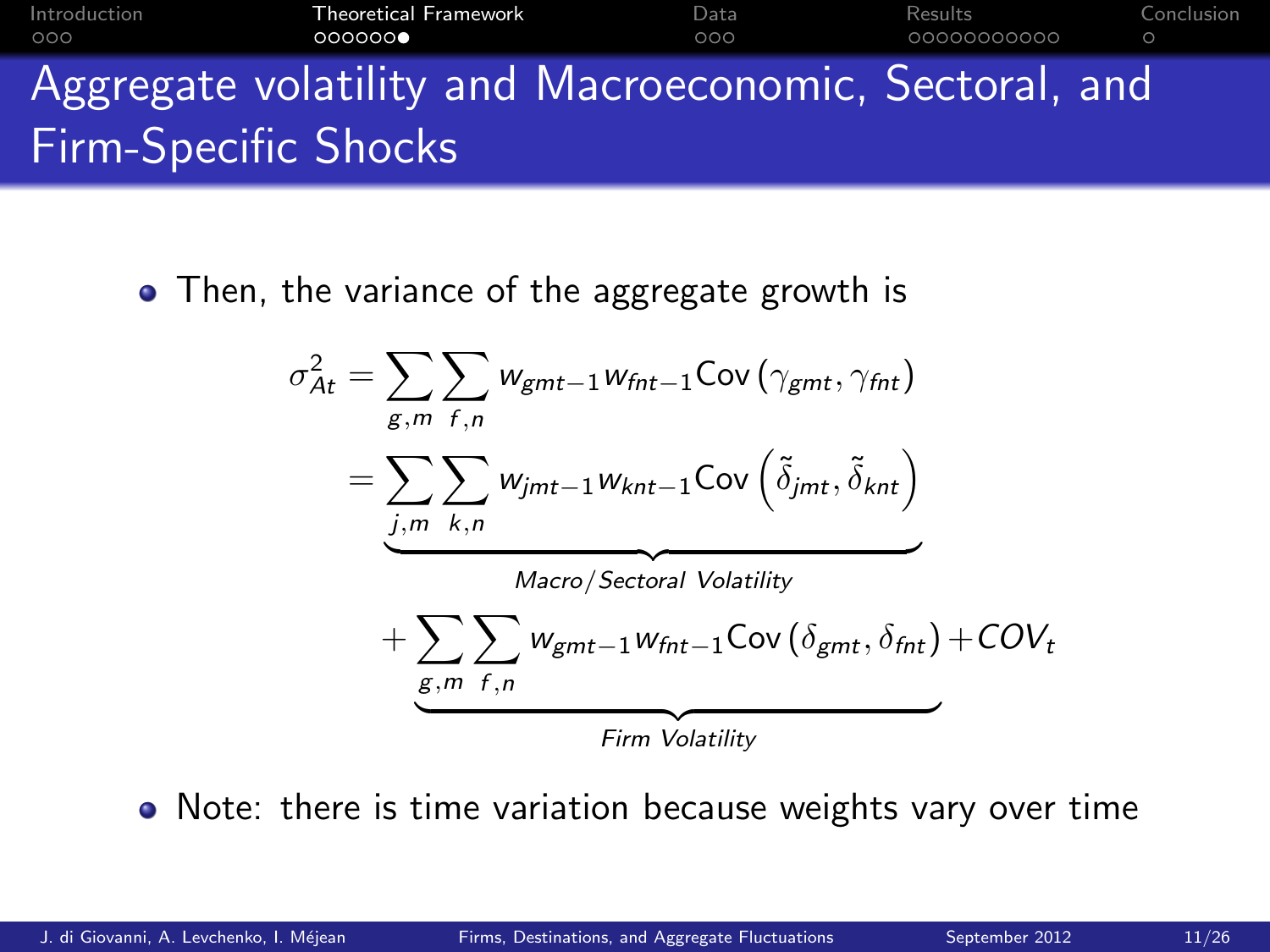| Introduction     | <b>Theoretical Framework</b> | Data      | Results     | Conclusion |
|------------------|------------------------------|-----------|-------------|------------|
| 000              | 0000000                      | $\bullet$ | 00000000000 |            |
| Data Description |                              |           |             |            |

- Firm-level domestic and export sales data for the universe of French firms over 1990-2007
- Merge two large datasets:
	- Fiscal administration: firm tax forms from BRN and RSI (small firms). BRN covers 1.6 million firms and 52 NAF sectors. Manufacturing has 209 thousand firms and 22 NAF industries, representing 30% of total sales
	- Customs: firm-destination exports
- <span id="page-11-0"></span>• Trimming procedure to clean outlier growth rates and possible mergers/synthetic exits
	- Extreme growth rates: half or double previous years sales
	- Trimming by upper and lower percentiles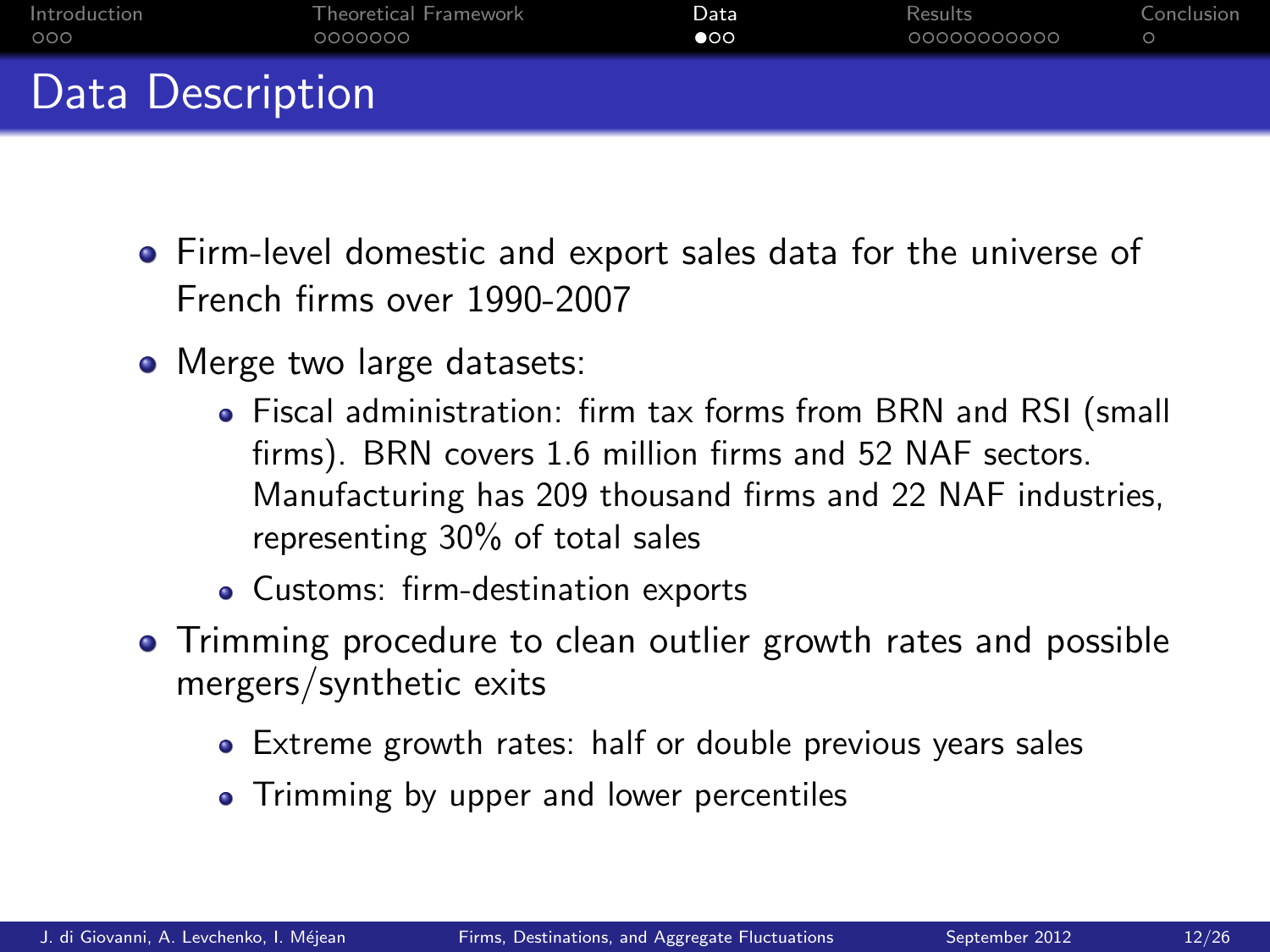

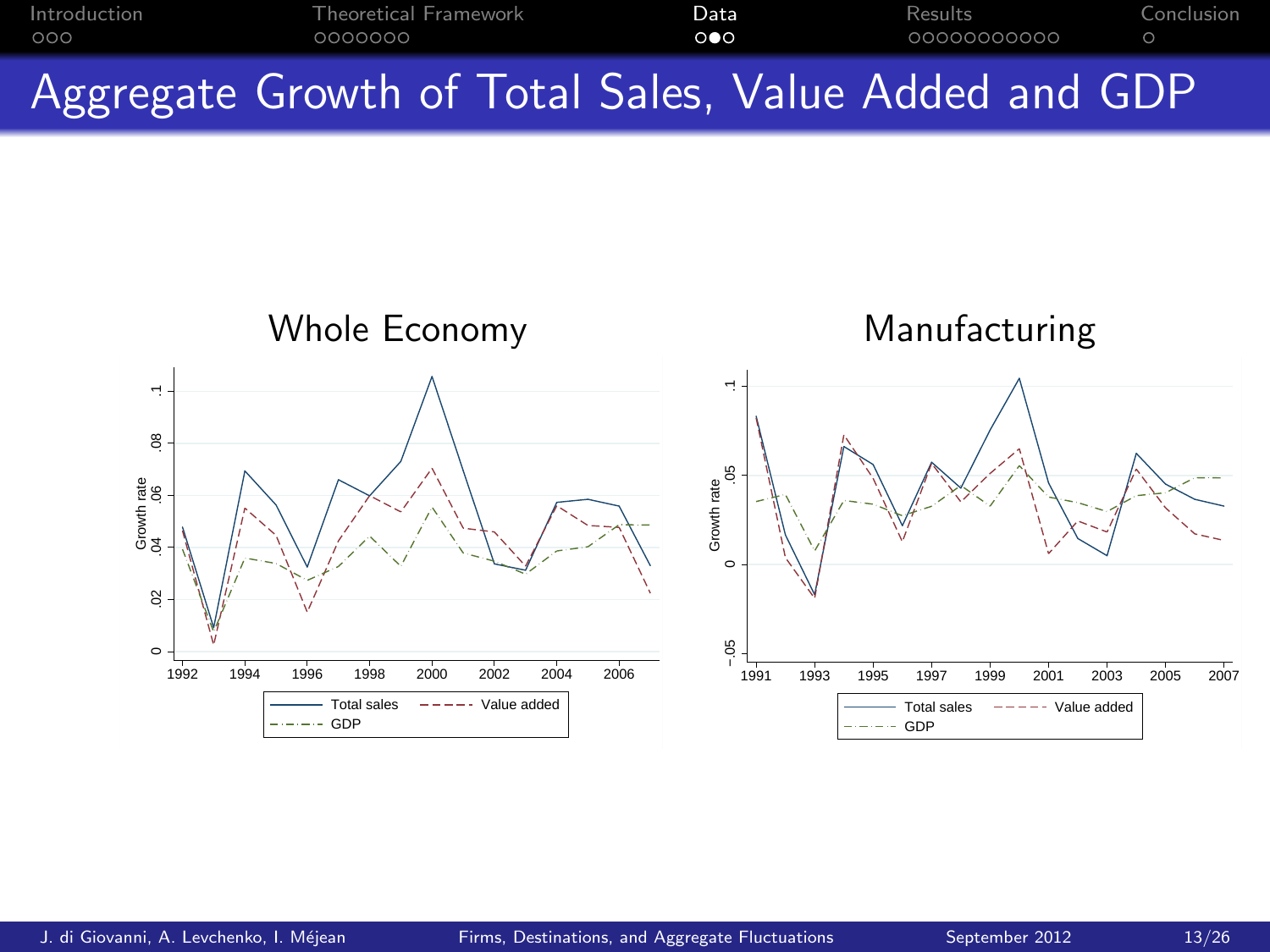

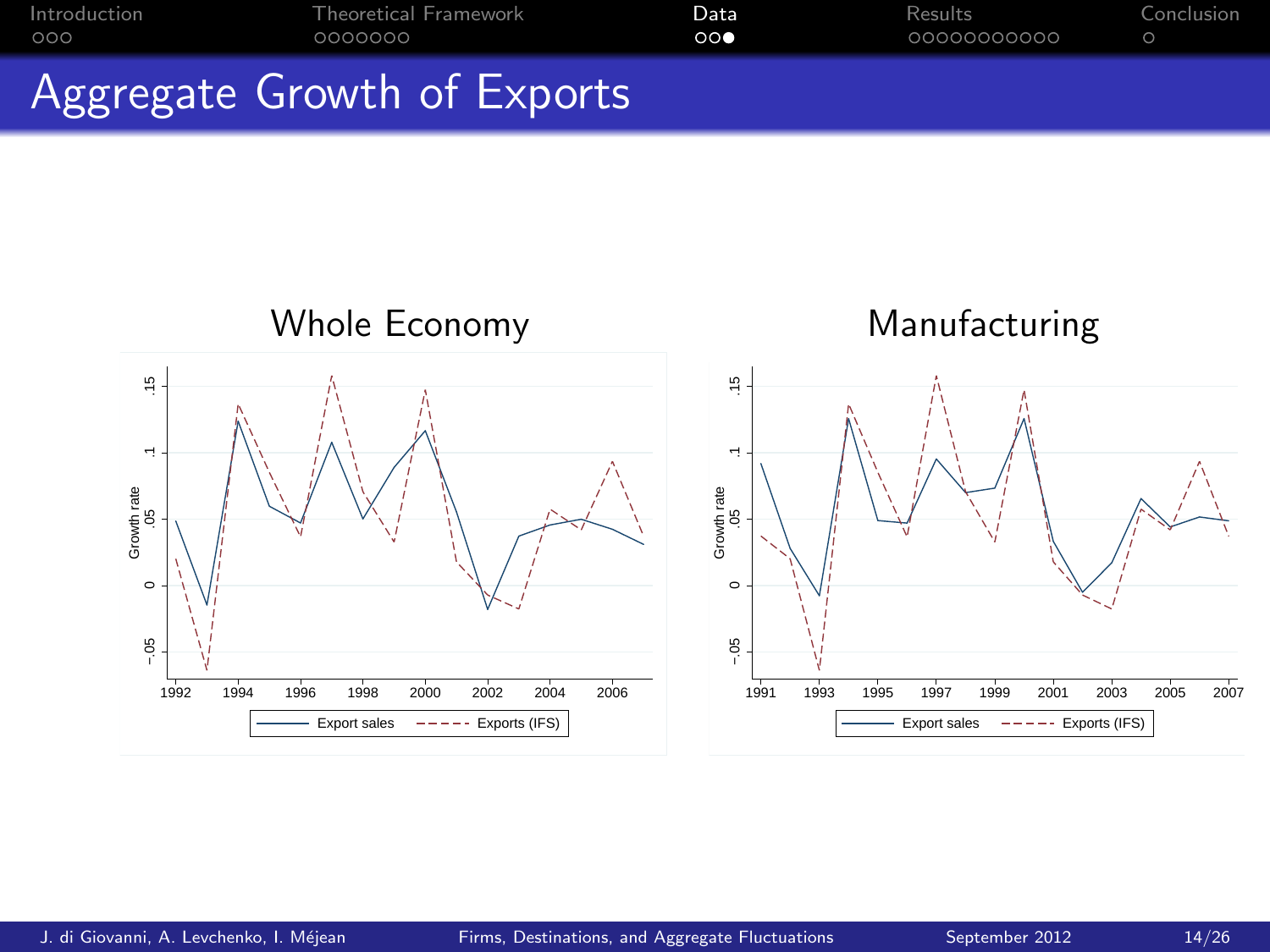| Introduction<br>000 | <b>Theoretical Framework</b><br>0000000        | Data<br>000 | Results<br>$\bullet$ 0000000000 | Conclusion<br>$\circ$ |
|---------------------|------------------------------------------------|-------------|---------------------------------|-----------------------|
|                     | Actual Individual Growth and Components: Whole |             |                                 |                       |
| Economy             |                                                |             |                                 |                       |

<span id="page-14-0"></span>

|                    | <b>I. Total Sales</b> |        |                           |             |  |  |
|--------------------|-----------------------|--------|---------------------------|-------------|--|--|
|                    | (1)<br>(4)<br>(3)     |        |                           |             |  |  |
|                    |                       | (2)    |                           |             |  |  |
|                    | Obs.                  | Mean   | St. Dev.                  | Correlation |  |  |
| Actual             | 9.856.893             | 0.0467 | 0.2601                    | 1.0000      |  |  |
| Firm-Specific      | 9.856.893             | 0.0000 | 0.2583                    | 0.9934      |  |  |
| Sector-Destination | 16.238                | 0.0763 | 0.1260                    | 0.1146      |  |  |
|                    |                       |        | <b>II. Domestic Sales</b> |             |  |  |
|                    | (1)                   | (2)    | (3)                       | (4)         |  |  |
|                    | Obs.                  | Mean   | St. Dev.                  | Correlation |  |  |
| Actual             | 8,031,452             | 0.0410 | 0.2266                    | 1.0000      |  |  |
| Firm-Specific      | 8.031.452             | 0.0000 | 0.2255                    | 0.9954      |  |  |
| Sector-Destination | 595                   | 0.0453 | 0.0.04                    | 0.0957      |  |  |
|                    |                       |        | <b>III. Export Sales</b>  |             |  |  |
|                    | (1)                   | (2)    | (3)                       | (4)         |  |  |
|                    | Obs.                  | Mean   | St. Dev.                  | Correlation |  |  |
| Actual             | 1,825,441             | 0.0718 | 0.3723                    | 1.0000      |  |  |
| Firm-Specific      | 1.825.441             | 0.0000 | 0.3697                    | 0.9930      |  |  |
| Sector-Destination | 15.643                | 0.0775 | 0.1281                    | 0.1185      |  |  |

Note: 98.7% of the observed variance is explained by the firm-level component.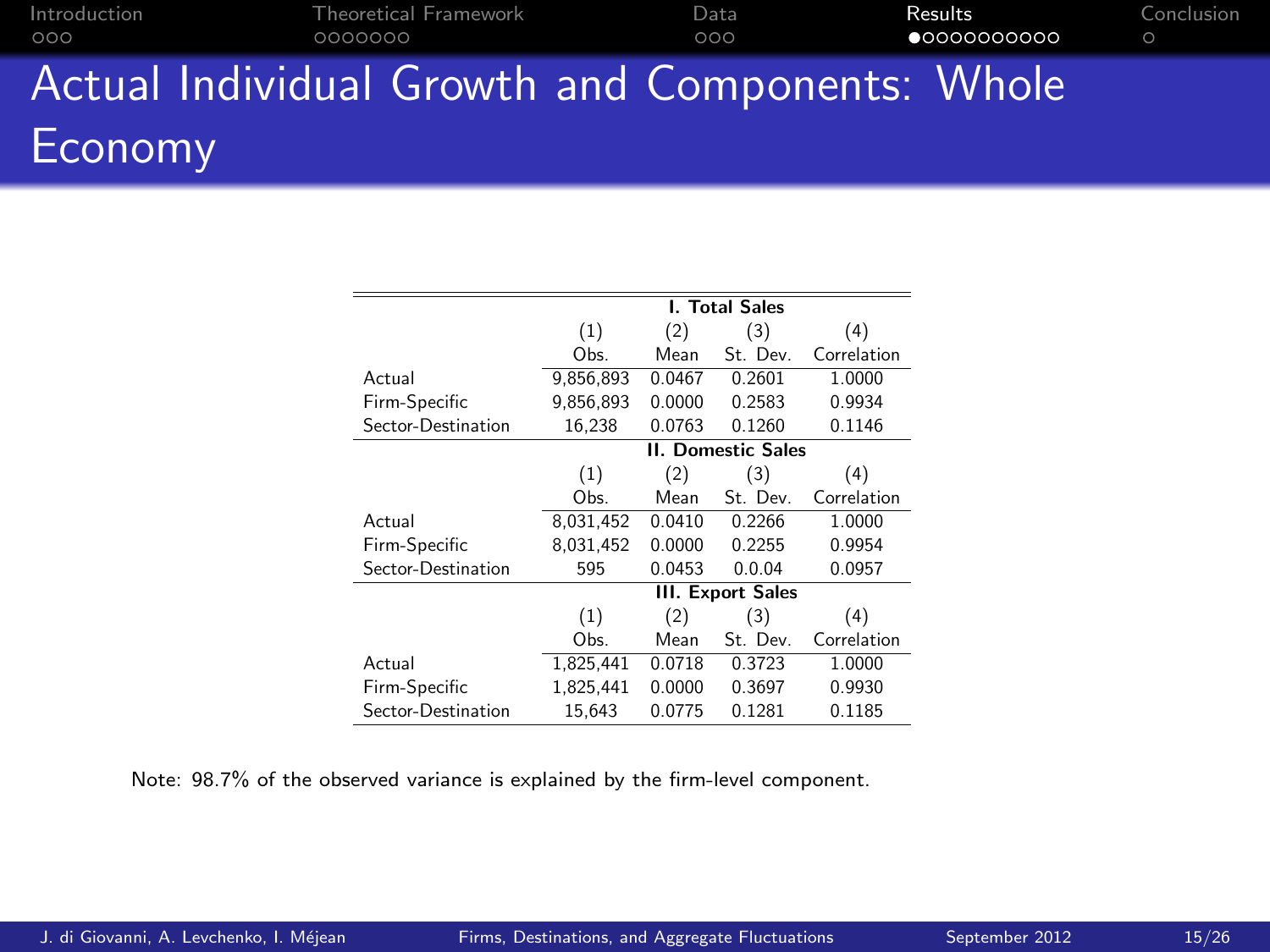| Introduction<br>000 | 0000000                                                | <b>Theoretical Framework</b> | Data<br>000 | Results<br>00000000000 | Conclusion |
|---------------------|--------------------------------------------------------|------------------------------|-------------|------------------------|------------|
|                     | Actual Individual Growth and Components: Manufacturing |                              |             |                        |            |
| Sector              |                                                        |                              |             |                        |            |

|                    | I. Total Sales            |        |                          |             |
|--------------------|---------------------------|--------|--------------------------|-------------|
|                    | (1)                       | (2)    | (3)                      | (4)         |
|                    | Obs.                      | Mean   | St. Dev.                 | Correlation |
| Actual             | 2.436.017                 | 0.0542 | 0.3038                   | 1.0000      |
| Firm-Specific      | 2.436.017                 | 0.0000 | 0.3010                   | 0.9908      |
| Sector-Destination | 10.269                    | 0.0741 | 0.0968                   | 0.1357      |
|                    | <b>II. Domestic Sales</b> |        |                          |             |
|                    | (1)                       | (2)    | (3)                      | (4)         |
|                    | Obs.                      | Mean   | St. Dev.                 | Correlation |
| Actual             | 1.233.903                 | 0.0378 | 0.2233                   | 1.0000      |
| Firm-Specific      | 1,233,903                 | 0.0000 | 0.2214                   | 0.9917      |
| Sector-Destination | 306                       | 0.0414 | 0.0322                   | 0.1285      |
|                    |                           |        | <b>III. Export Sales</b> |             |
|                    | (1)                       | (2)    | (3)                      | (4)         |
|                    | Obs.                      | Mean   | St. Dev.                 | Correlation |
| Actual             | 1,202,114                 | 0.0709 | 0.3679                   | 1.0000      |
| Firm-Specific      | 1.202.114                 | 0.0000 | 0.3651                   | 0.9924      |
| Sector-Destination | 9.963                     | 0.0752 | 0.0980                   | 0.1228      |

Note: 98.2% of the observed variance explained by the firm-level component.

- **•** The firm component explains the overwhelming majority of the sales variability. But this is not surprising...
- In the firm component, market-specific shocks are more important than shocks that are common across markets within firm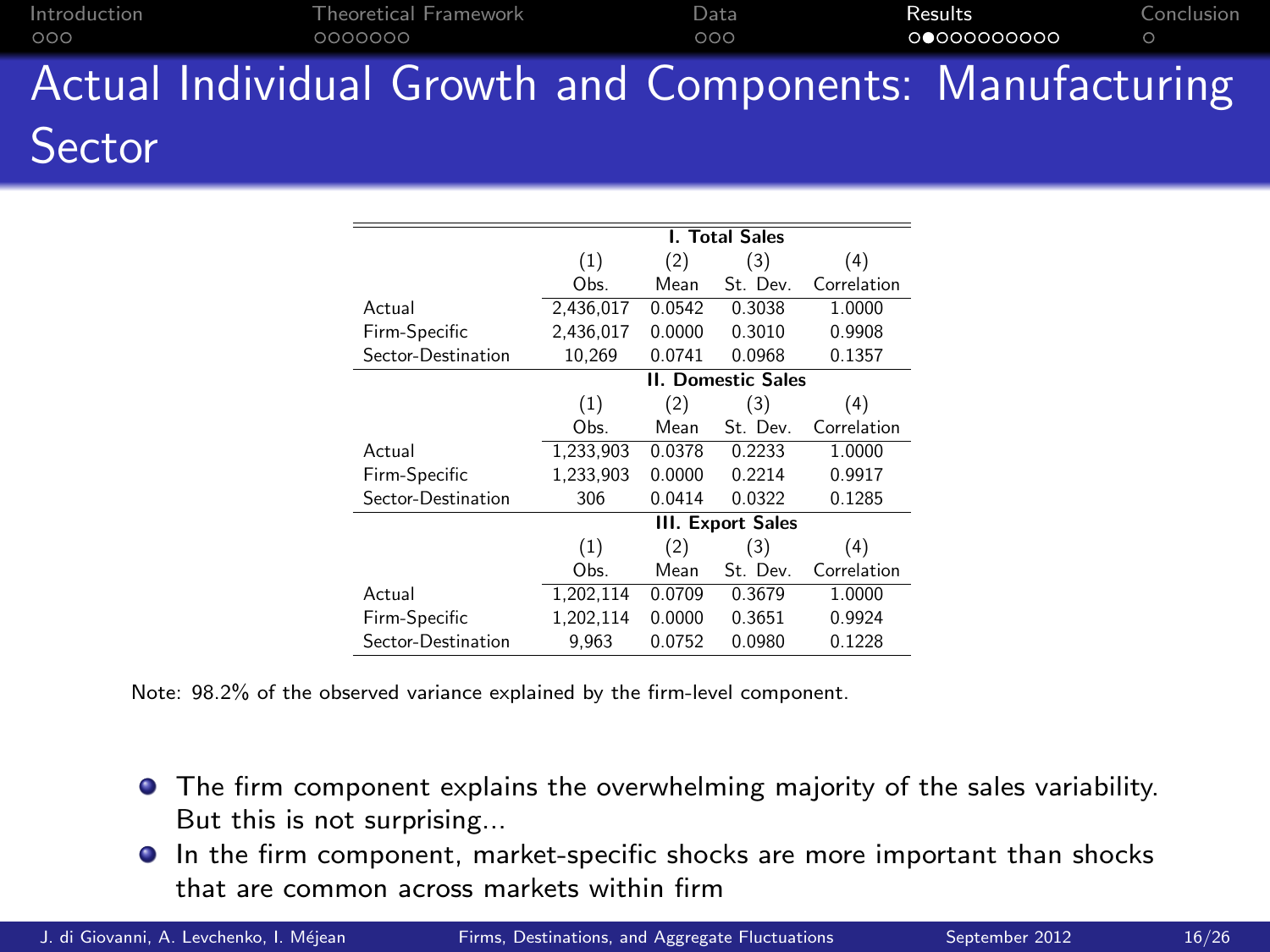| Introduction<br>000  | Theoretical Framework<br>0000000                | Data<br>000 | Results<br>00000000000 | Conclusion<br>$\circ$ |
|----------------------|-------------------------------------------------|-------------|------------------------|-----------------------|
|                      | The Aggregate Impact of Firm-Specific Shocks on |             |                        |                       |
| Aggregate Volatility |                                                 |             |                        |                       |

|                    | I. Total Sales            |                          |  |                             |                             |  |
|--------------------|---------------------------|--------------------------|--|-----------------------------|-----------------------------|--|
|                    | <b>Whole Economy</b>      |                          |  |                             | <b>Manufacturing Sector</b> |  |
|                    | (1)                       | (2)                      |  | (3)                         | (4)                         |  |
|                    | St. Dev.                  | Relative SD              |  | St. Dev.                    | Relative SD                 |  |
| Actual             | 0.0214                    | 1.0000                   |  | 0.0261                      | 1.0000                      |  |
| Firm-Specific      | 0.0164                    | 0.7584                   |  | 0.0165                      | 0.6266                      |  |
| Sector-Destination | 0.0137                    | 0.6663                   |  | 0.0189                      | 0.7394                      |  |
|                    | <b>II. Domestic Sales</b> |                          |  |                             |                             |  |
|                    | Whole Economy             |                          |  | <b>Manufacturing Sector</b> |                             |  |
|                    | (1)                       | (2)                      |  | (3)                         | (4)                         |  |
|                    | St. Dev.                  | Relative SD              |  | St. Dev.                    | Relative SD                 |  |
| Actual             | 0.0185                    | 1.0000                   |  | 0.0195                      | 1.0000                      |  |
| Firm-Specific      | 0.0139                    | 0.7441                   |  | 0.0114                      | 0.5778                      |  |
| Sector-Destination | 0.0127                    | 0.7148                   |  | 0.0157                      | 0.8186                      |  |
|                    |                           | <b>III. Export Sales</b> |  |                             |                             |  |
|                    |                           | Whole Economy            |  |                             | Manufacturing Sector        |  |
|                    | (1)                       | (2)                      |  | (3)                         | (4)                         |  |
|                    | St. Dev.                  | Relative SD              |  | St. Dev.                    | Relative SD                 |  |
| Actual             | 0.0037                    | 1.0000                   |  | 0.0086                      | 1.0000                      |  |
| Firm-Specific      | 0.0029                    | 0.7874                   |  | 0.0062                      | 0.7224                      |  |
| Sector-Destination | 0.0016                    | 0.4475                   |  | 0.0041                      | 0.4909                      |  |

- **•** Contribution of the firm-level component is equivalent to the contribution of all sectoral and macro shocks
- **•** The contribution is larger for export sales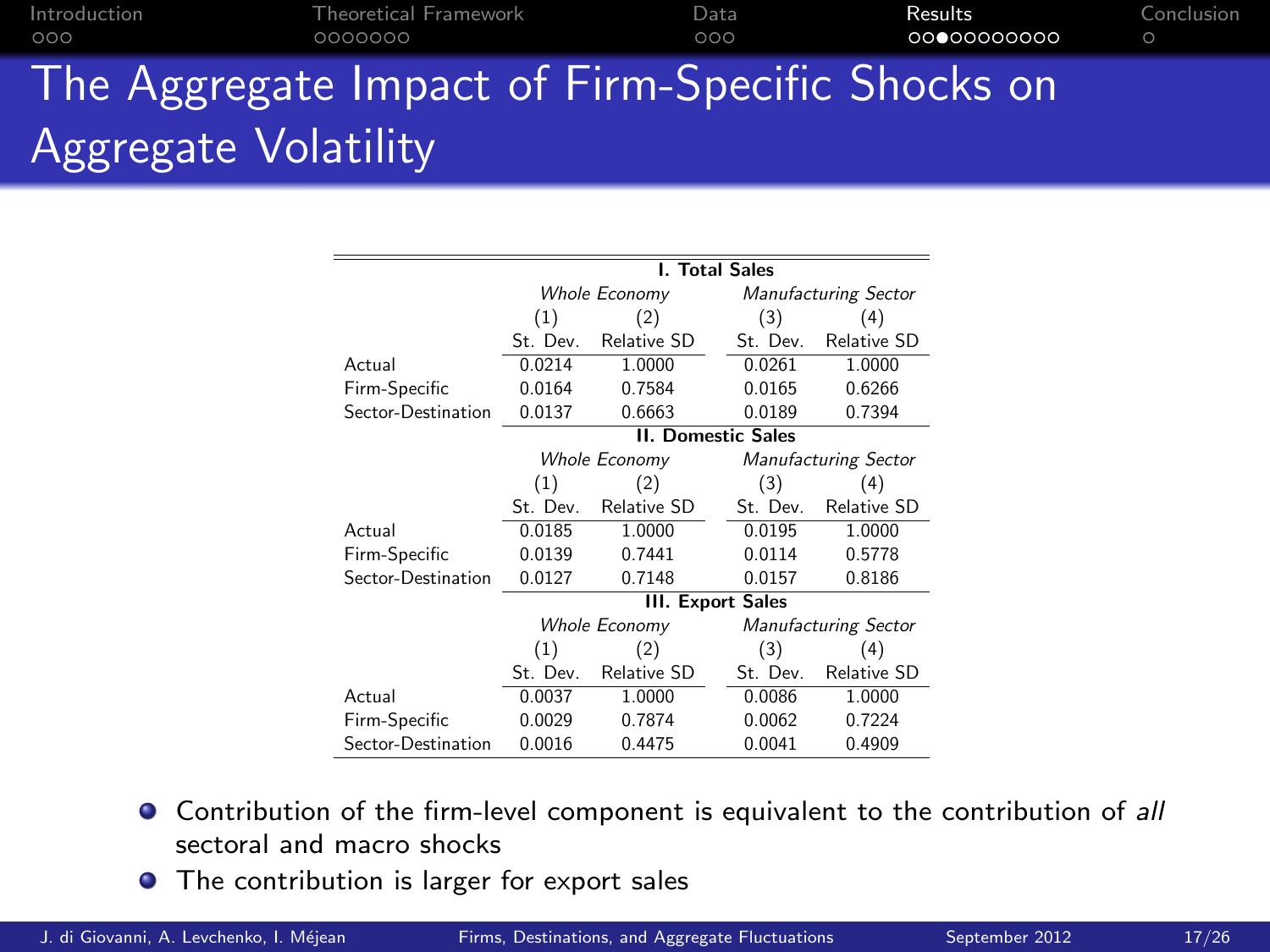[Introduction](#page-1-0) [Theoretical Framework](#page-4-0) [Data](#page-11-0) [Results](#page-14-0) [Conclusion](#page-25-0) The Aggregate Impact of Firm-Level Shocks on Aggregate **Volatility** 



Contribution of firms is increasing over time, both for the manufacturing  $\bullet$ sector and for the whole economy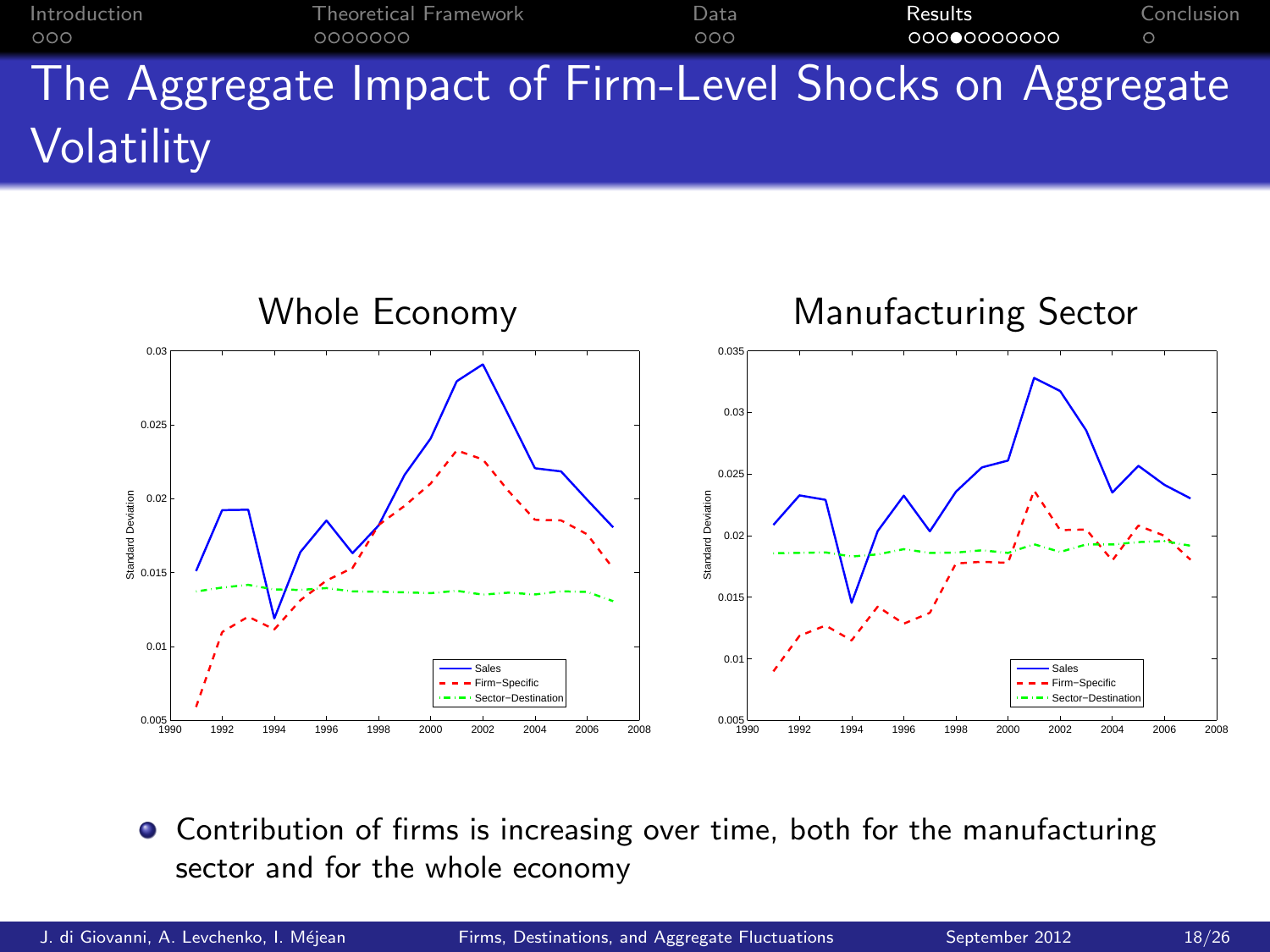| Introduction             | <b>Theoretical Framework</b> | Data | Results     | Conclusion |
|--------------------------|------------------------------|------|-------------|------------|
| റററ                      | 0000000                      | 000  | 00000000000 |            |
| <b>Robustness Checks</b> |                              |      |             |            |

## **•** Temporal Aggregation

- Look at sales growth over 3 year period (measurement errors)
- Variance contribution of firms similar as baseline
- Potential firm-level heterogeneity in reaction to sector and/or country shocks:

$$
\gamma_{\text{fnt}} = \tilde{\delta}_{\text{jnt}} + \beta_1 \text{Size}_{\text{fnt}} + \beta_2 \text{Size}_{\text{fnt}} \times \tilde{\delta}_{\text{jnt}} + \varepsilon_{\text{fnt}},
$$

where Size is either share  $w_{\text{fnt}}$  or quintile dummy of distribution of sales

**B** Results are robust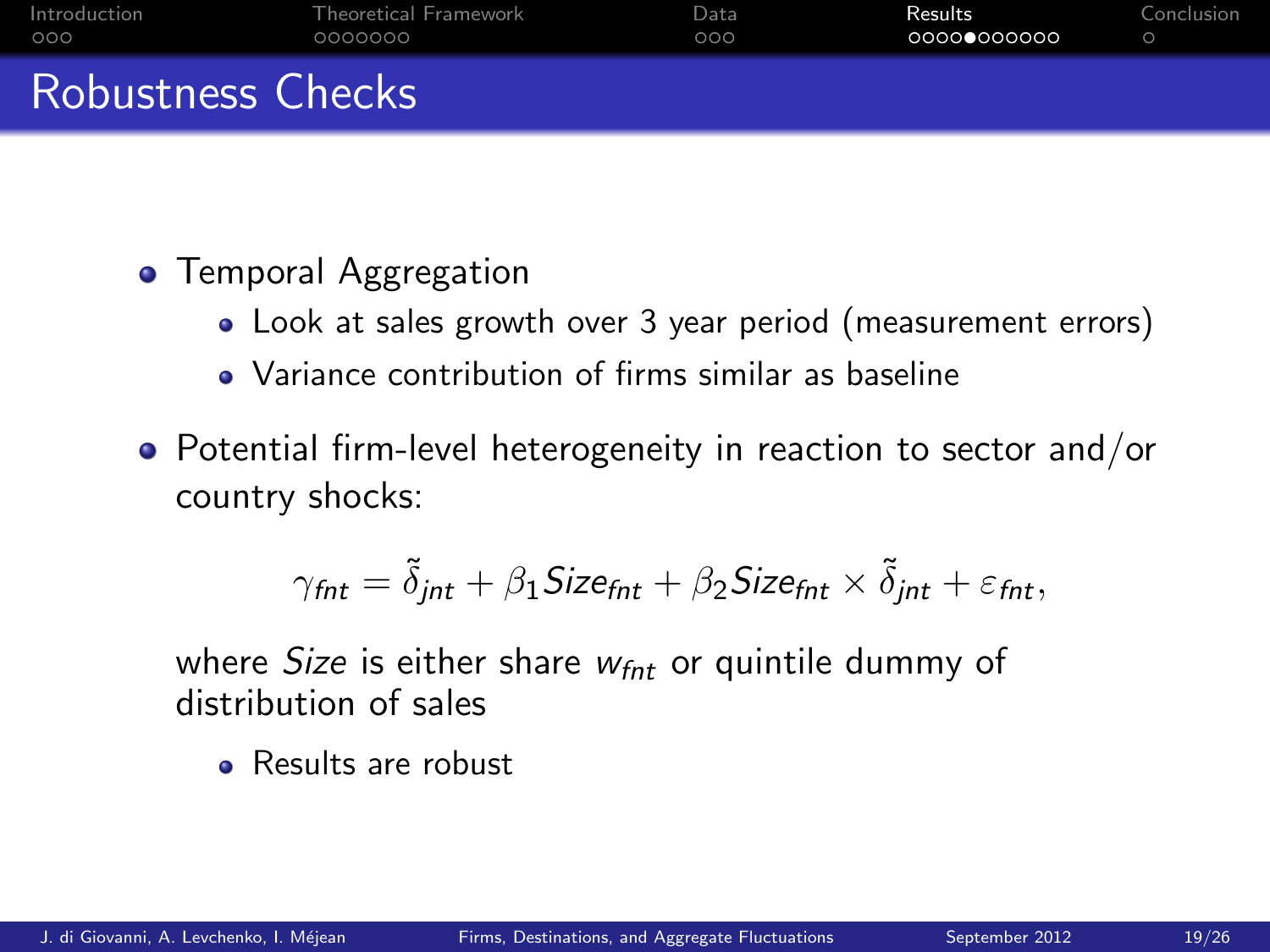| Introduction | Theoretical Framework                         | Data | Results     | Conclusion |
|--------------|-----------------------------------------------|------|-------------|------------|
| 000          | 0000000                                       | 000  | 00000000000 |            |
|              | Firm's Contribution to Aggregate Fluctuations |      |             |            |

• Recall the definition of the firm-specific volatility

$$
\sigma_{Ft}^{2} = \sum_{g,m} \sum_{f,n} w_{gmt-1} w_{fnt-1} \text{Cov}(\varepsilon_{gmt}, \varepsilon_{fnt})
$$
\n
$$
= \sum_{f,n} w_{fnt-1}^{2} \text{Var}(\varepsilon_{fnt}) + \sum_{g \neq f,m \neq n} \sum_{f,n} w_{gmt-1} w_{fnt-1} \text{Cov}(\varepsilon_{gmt}, \varepsilon_{fnt})
$$

- Role of the variance of individual shocks: Assumed negligible in standard macro (diversification argument). Challenged in the recent literature (e.g. Gabaix, 2011). Role of the distribution of weights
- Role of comovements between firms: Discarded in most of the macro literature. Challenged in the recent literature (e.g. Acemoglu et al, 2012). Role of interconnections between firms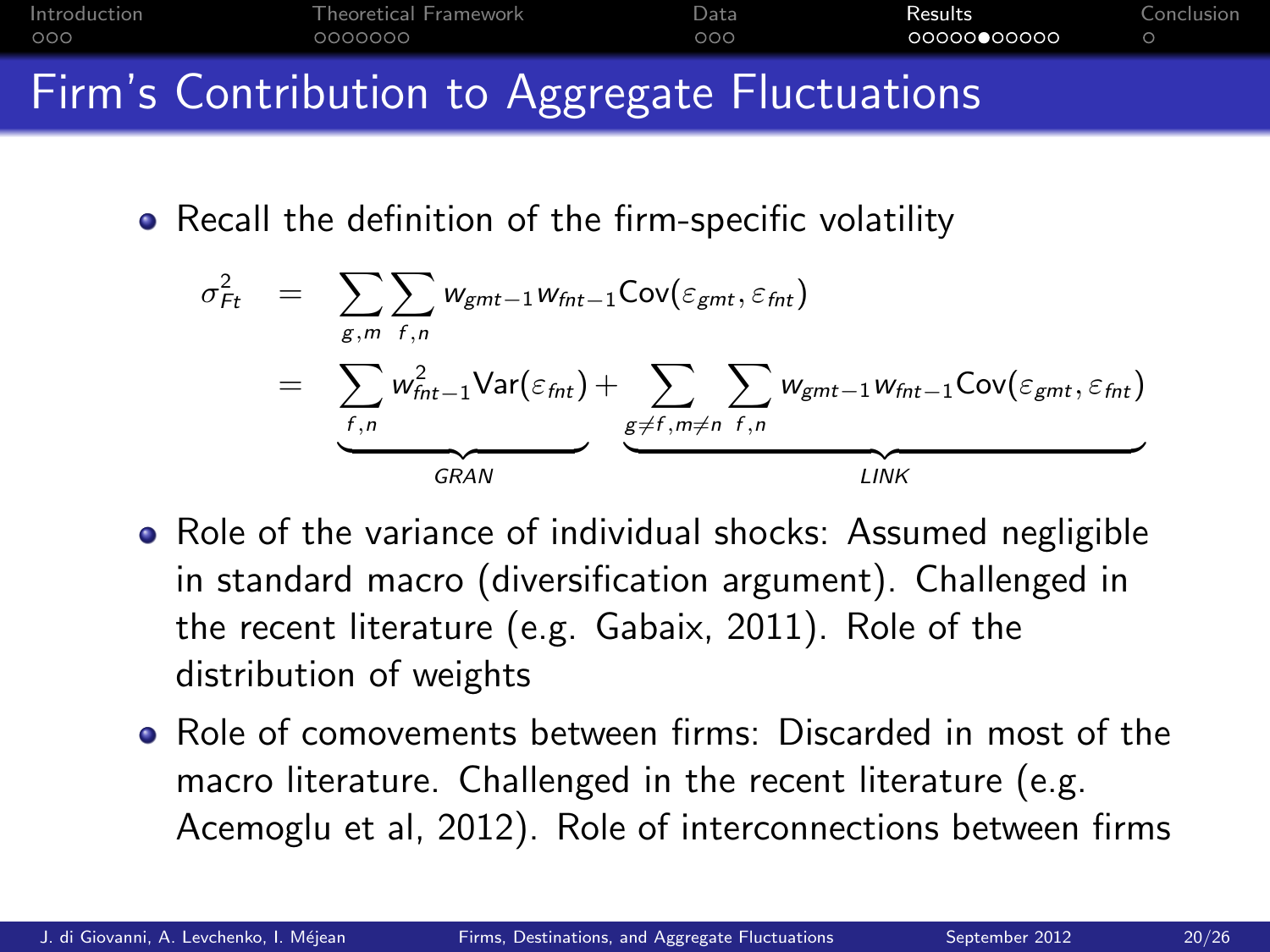



- LINK component explains the majority of total firm-level volatility  $\bullet$
- **•** Still true at the sectoral level with some heterogeneity (larger role of GRAN in the "Petroleum" sector)
- Contribution of GRAN increases over time  $\bullet$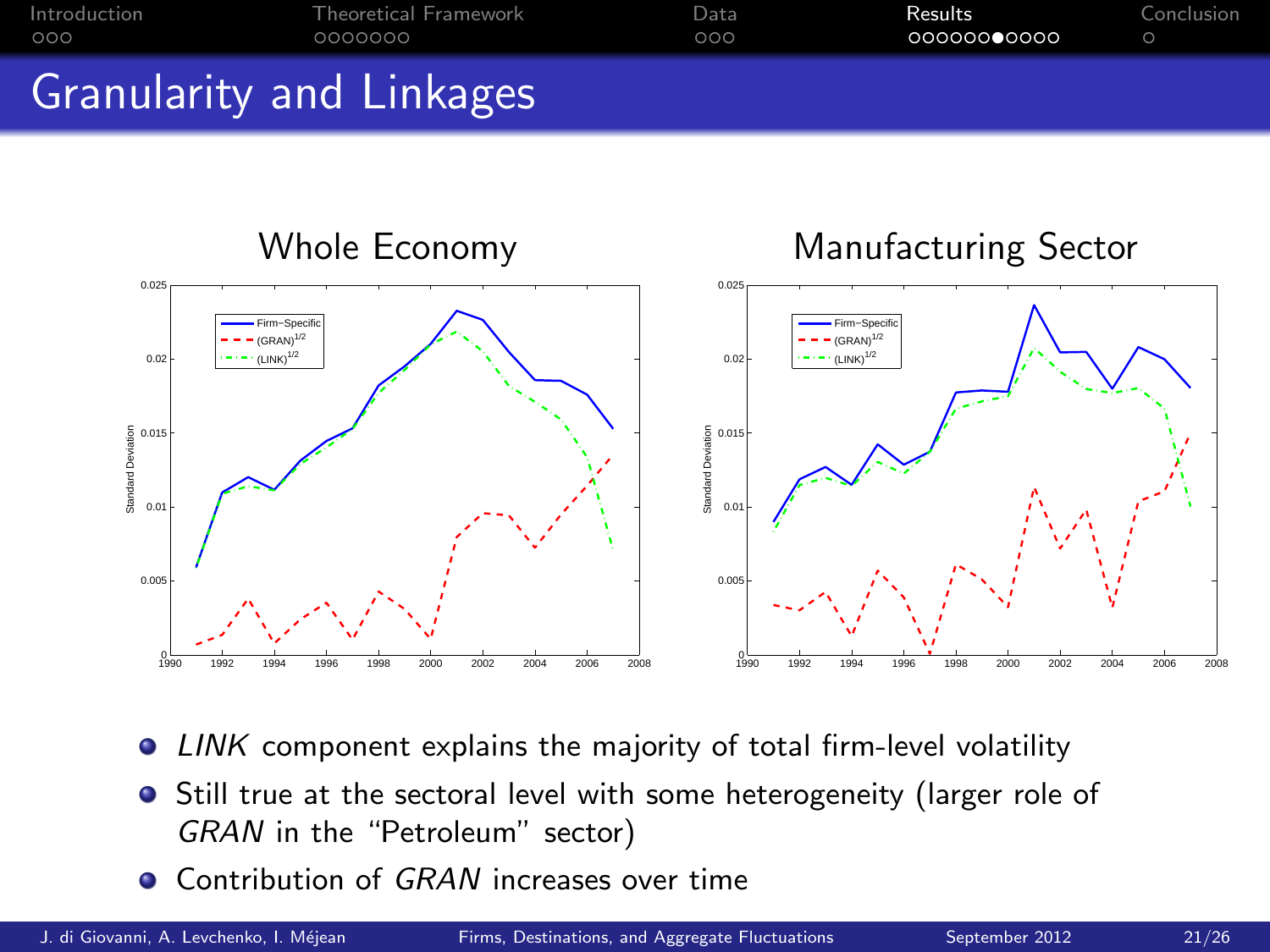| Introduction | Theoretical Framework       | Data | Results     | Conclusion |
|--------------|-----------------------------|------|-------------|------------|
| റററ          | 0000000                     | 000  | 00000000000 |            |
|              | Contribution of Granularity |      |             |            |

• Gabaix: if 
$$
Var(\varepsilon_{fnt}) = \sigma^2 \ \forall (f, n)
$$

$$
GRAN \equiv \sum_{f,n} w_{fnt-1}^2 \text{Var}(\varepsilon_{fnt}) = \sigma^2 Herf_{t-1}
$$

With firms symmetric in size,

$$
GRAN = \sigma^2/N_{t-1}
$$

(tends to 0 when  $N_{t-1}$  increases)

- For the whole economy,  $\sqrt{GRAN}$  15 times larger than the counterfactual with equal weights
- $\Rightarrow$  Firm size distribution matters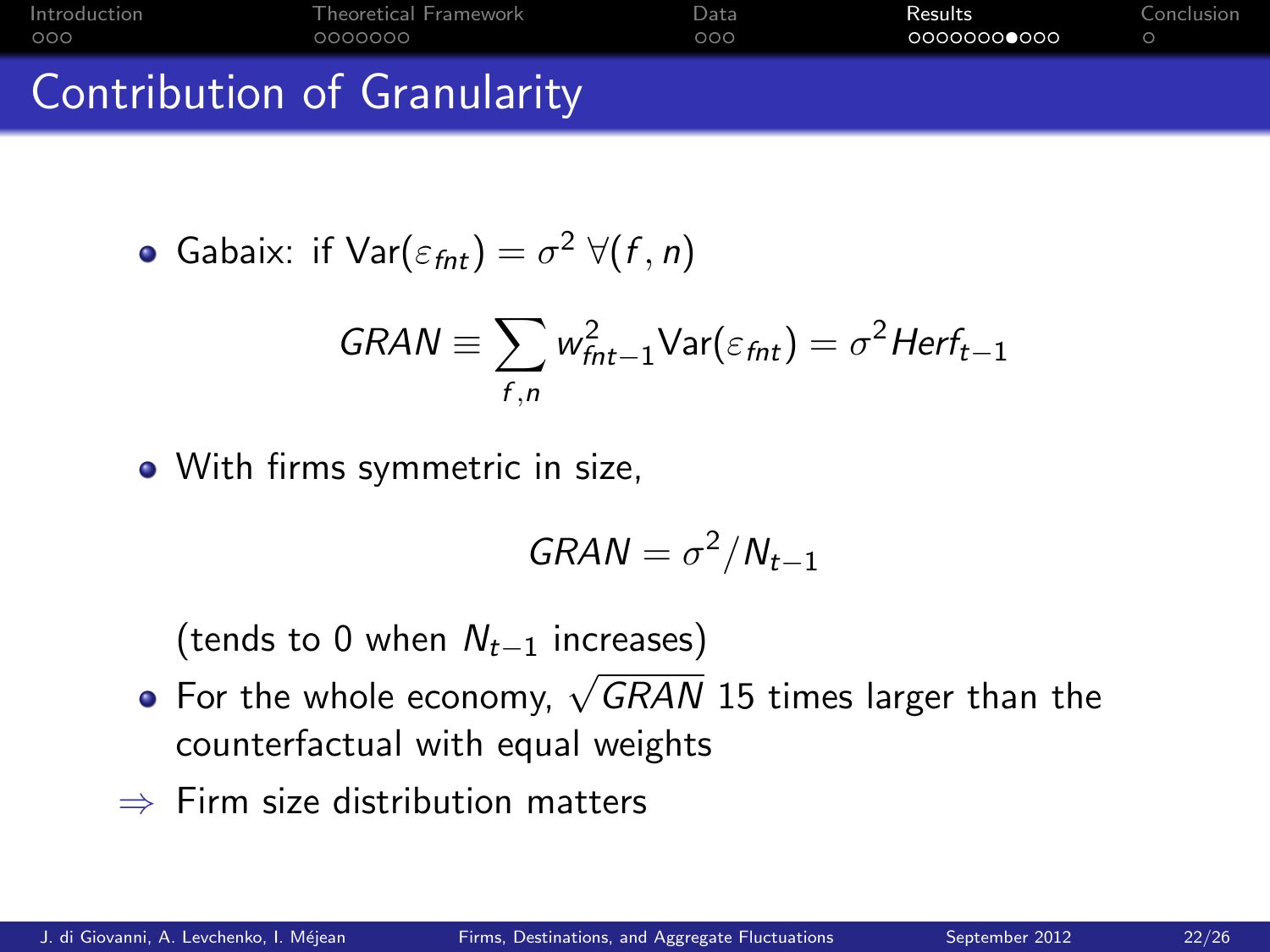



Correlation coefficient .57 for the whole economy and .72 for the manufacturing sector.

At the sector level:

$$
GRAN = \sum_{j} GRAN^{j} \quad \text{and} \quad GRAN^{j} = \sum_{(f,n) \in j} w_{fnt-1}^{2} \text{Var}(\varepsilon_{fnt}) = \sigma^{2} HERF_{t-1}^{j}
$$

- $\Rightarrow$  Sectors more concentrated should display more volatility
- Correlation less than perfect because, in the data, small firms tend to be more volatile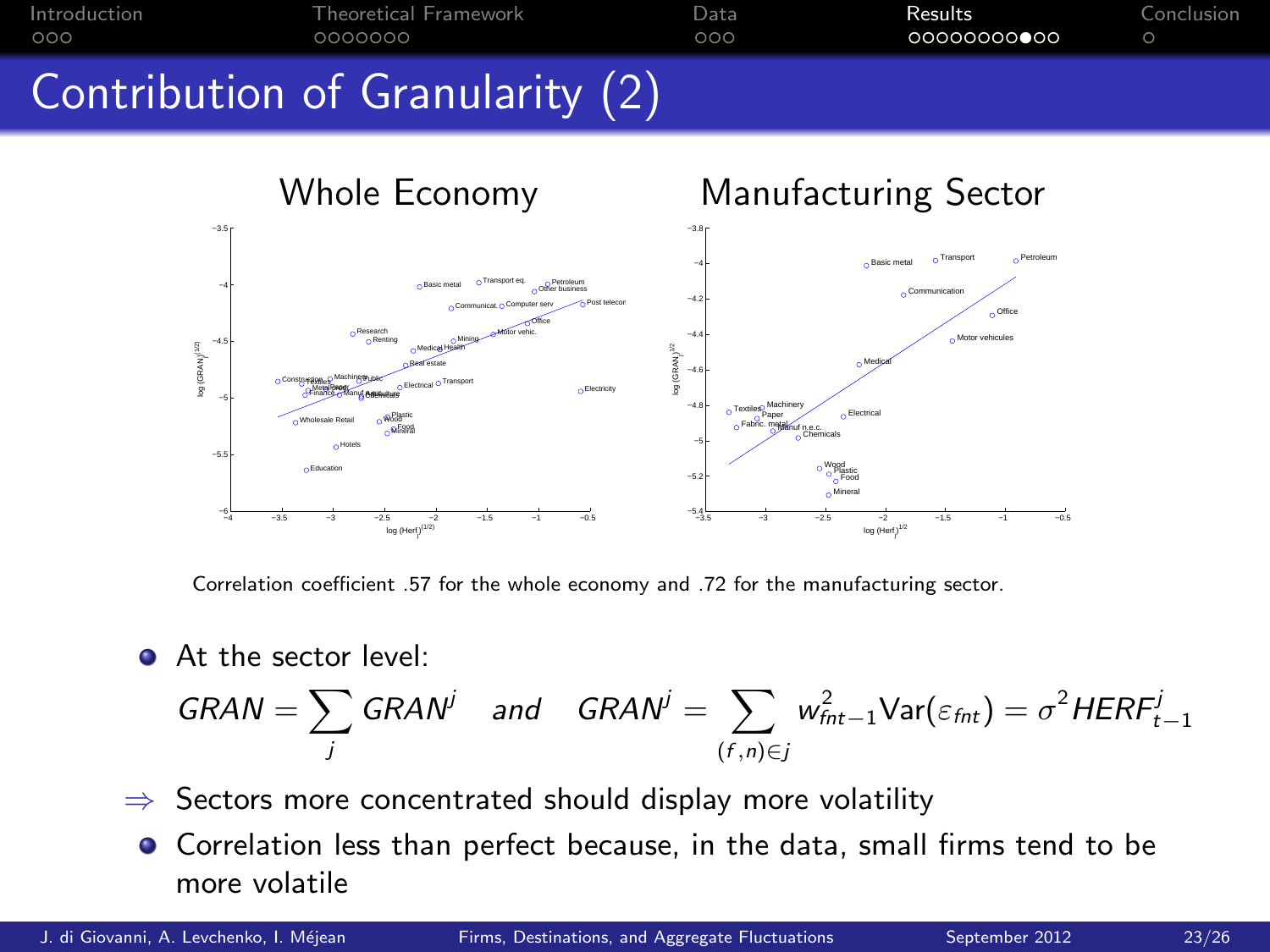| Introduction         | <b>Theoretical Framework</b> | Data | Results    | Conclusion |
|----------------------|------------------------------|------|------------|------------|
| 000                  | 0000000                      | 000  | 0000000000 |            |
| The Role of Linkages |                              |      |            |            |

- Acemoglu et al (2012): Model predicts a positive covariance between  $\varepsilon_{fnt}$  and  $\varepsilon_{gmt}$  if f and g are connected through IO linkages
- With iid productivity shocks, propagation through the price of inputs:

$$
\mathrm{Cov}(\varepsilon_{gmt},\varepsilon_{fnt})=(1-\theta)^2(1-\alpha_f)\rho_{fg}\mathrm{Var}(a_{gmt}),
$$

 $(1 - \theta)$  price elasticity of nominal demand,  $(1 - \alpha_f)$  share of intermediates in costs,  $\rho_{\text{fg}}$  share of inputs sources from g

- $\Rightarrow$  Covariance increasing in the intensity of linkages
	- No firm-level measure of interconnections ⇒ Use sectoral IO tables instead
	- Sectors more connected through IO linkages should display stronger covariance terms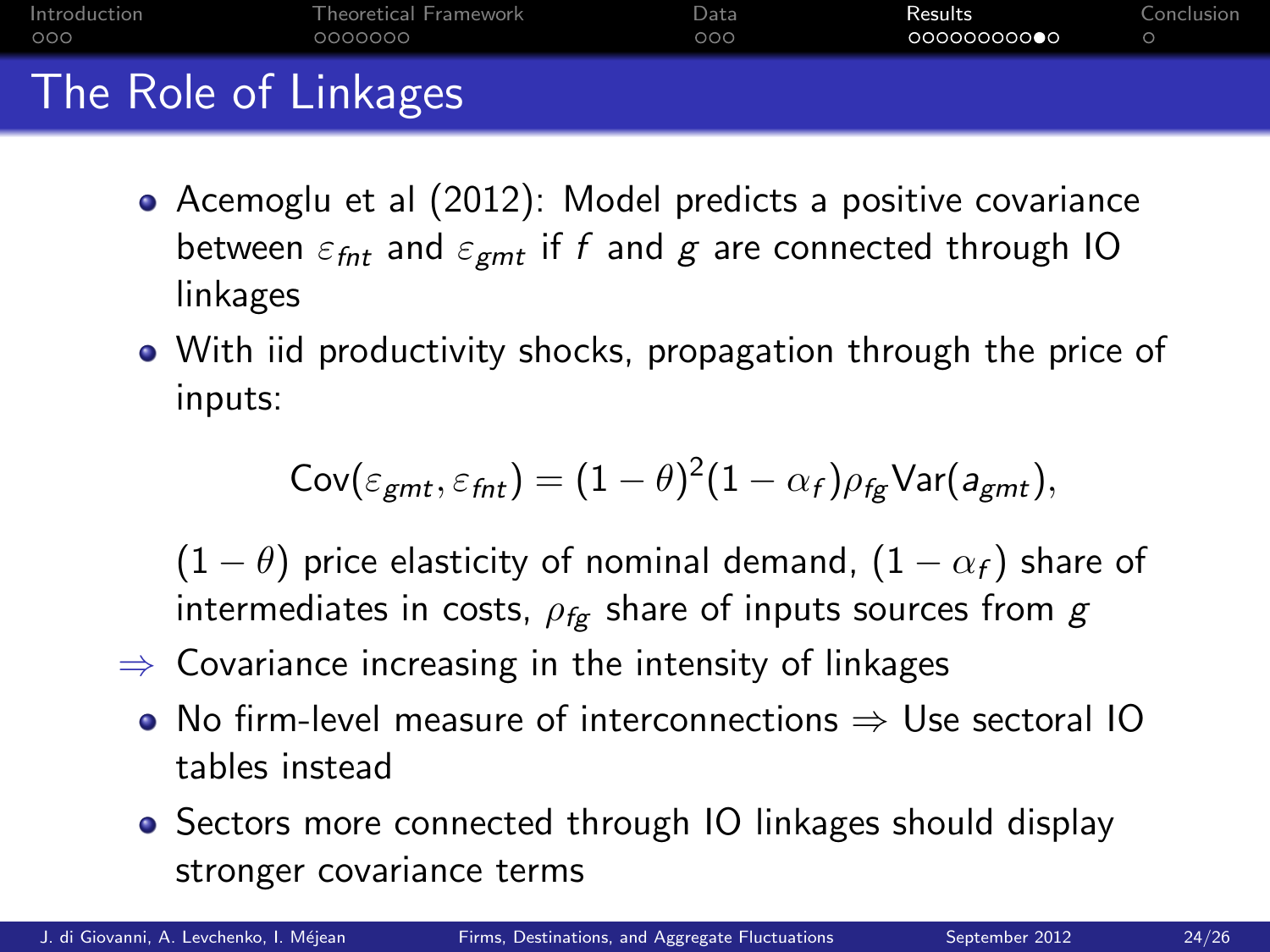



IO coefficient calculated from IO tables, as the mean between sectors  $i$  and  $j$ Correlation coefficient .39 for the whole economy and .49 for the manufacturing sector.

At the sector level:

$$
\textit{LINK} = \sum_{i=1}^{J}\sum_{j=1}^{J}\textit{LINK}^{ij} \text{ and } \textit{LINK}^{ij} \equiv \sum_{(f,n)\in i}\sum_{(g,m)\in j} w_{\textit{fnt}-1}w_{\textit{gmt}-1}\text{Cov}(\varepsilon_{\textit{fnt}},\varepsilon_{\textit{gmt}})
$$